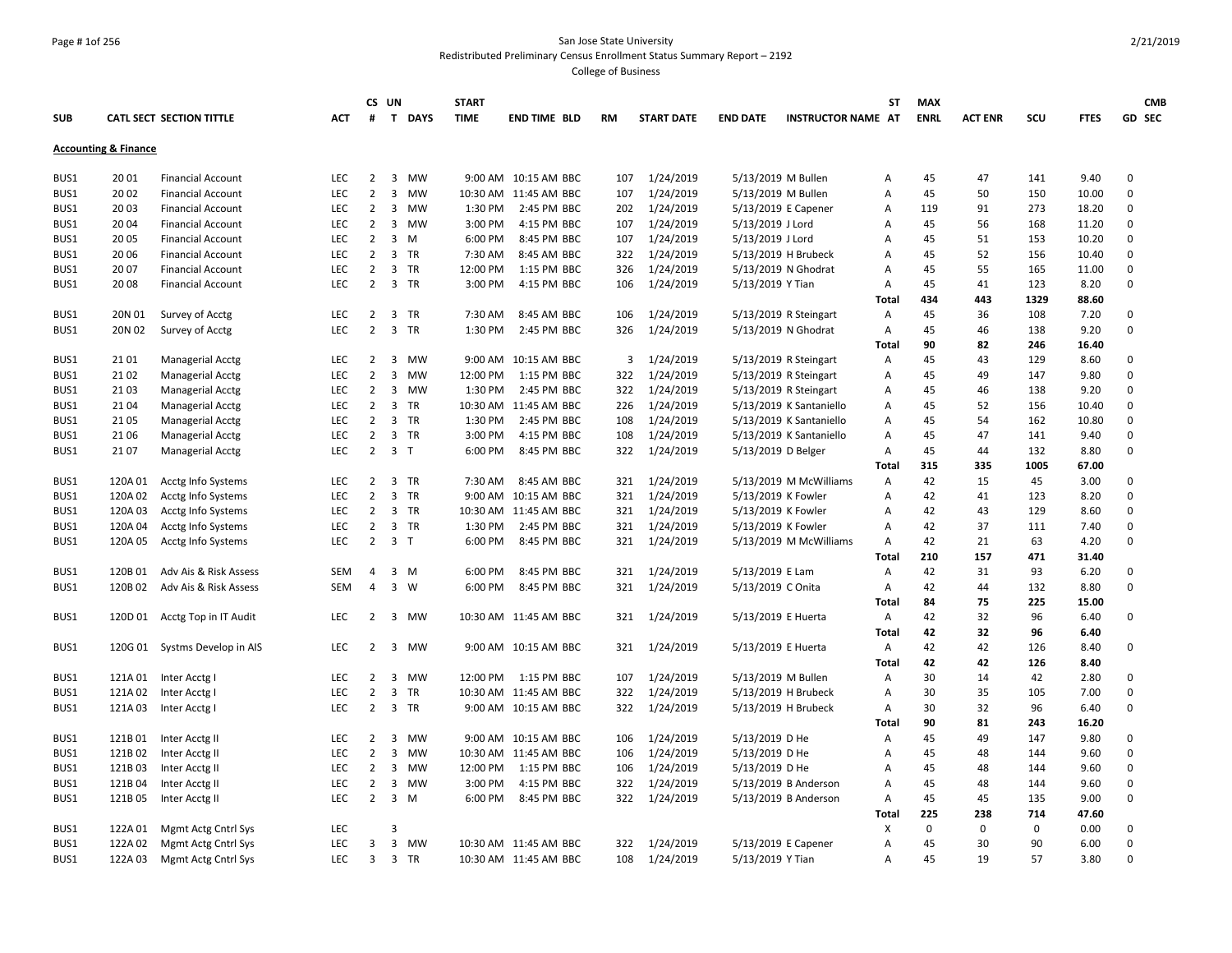# Page # 2of 256 San Jose State University Redistributed Preliminary Census Enrollment Status Summary Report – 2192

|            |         |                                 |            |                | CS UN               |                | <b>START</b> |                       |           |                   |                    |                           | <b>ST</b>    | <b>MAX</b>  |                |      |             | <b>CMB</b>  |
|------------|---------|---------------------------------|------------|----------------|---------------------|----------------|--------------|-----------------------|-----------|-------------------|--------------------|---------------------------|--------------|-------------|----------------|------|-------------|-------------|
| <b>SUB</b> |         | <b>CATL SECT SECTION TITTLE</b> | <b>ACT</b> | #              |                     | T DAYS         | <b>TIME</b>  | <b>END TIME BLD</b>   | <b>RM</b> | <b>START DATE</b> | <b>END DATE</b>    | <b>INSTRUCTOR NAME AT</b> |              | <b>ENRL</b> | <b>ACT ENR</b> | scu  | <b>FTES</b> | GD SEC      |
| BUS1       | 122A 04 | Mgmt Actg Cntrl Sys             | LEC        | 3              |                     | 3 TR           | 12:00 PM     | 1:15 PM BBC           | 108       | 1/24/2019         | 5/13/2019 Y Tian   |                           | А            | 45          | 20             | 60   | 4.00        | 0           |
| BUS1       | 122A 05 | Mgmt Actg Cntrl Sys             | LEC        | 3              |                     | $3 \quad W$    | 6:00 PM      | 8:45 PM BBC           | 107       | 1/24/2019         | 5/13/2019 J Lord   |                           | Α            | 45          | 52             | 156  | 10.40       | 0           |
|            |         |                                 |            |                |                     |                |              |                       |           |                   |                    |                           | Total        | 180         | 121            | 363  | 24.20       |             |
| BUS1       | 123A 01 | Tax Factor Bus Inv              | LEC        | $\overline{2}$ |                     | 3 MW           | 12:00 PM     | 1:15 PM BBC           | 108       | 1/24/2019         | 5/13/2019 C Chen   |                           | Α            | 45          | 40             | 120  | 8.00        | 0           |
| BUS1       | 123A 02 | Tax Factor Bus Inv              | <b>LEC</b> |                | $\overline{3}$      |                |              |                       |           |                   |                    |                           | X            | 0           | $\mathbf 0$    | 0    | 0.00        | $\mathbf 0$ |
| BUS1       | 123A03  | Tax Factor Bus Inv              | <b>LEC</b> | 2              |                     | 3 TR           | 3:00 PM      | 4:15 PM BBC           | 322       | 1/24/2019         | 5/13/2019 J Busch  |                           | Α            | 45          | 27             | 81   | 5.40        | $\mathbf 0$ |
| BUS1       | 123A 04 | Tax Factor Bus Inv              | LEC        | $\overline{2}$ |                     | 3 TR           | 4:30 PM      | 5:45 PM BBC           | 322       | 1/24/2019         | 5/13/2019 J Busch  |                           | Α            | 45          | 17             | 51   | 3.40        | $\Omega$    |
|            |         |                                 |            |                |                     |                |              |                       |           |                   |                    |                           | Total        | 135         | 84             | 252  | 16.80       |             |
| BUS1       | 123C 01 | Tax Indv Pass Ent               | SEM        | $\overline{4}$ |                     | 3 TR           | 3:00 PM      | 4:15 PM BBC           | 321       | 1/24/2019         | 5/13/2019 K Fowler |                           | Α            | 42          | 28             | 84   | 5.60        | 0           |
| BUS1       | 123C 02 | Tax Indy Pass Ent               | <b>SEM</b> | $\overline{4}$ |                     | $3 \quad W$    | 6:00 PM      | 8:45 PM BBC           | 326       | 1/24/2019         | 5/13/2019 L Boman  |                           | Α            | 45          | 43             | 129  | 8.60        | 0           |
|            |         |                                 |            |                |                     |                |              |                       |           |                   |                    |                           | <b>Total</b> | 87          | 71             | 213  | 14.20       |             |
| BUS1       | 125A 80 | WritingforAcctg                 | <b>LEC</b> |                |                     | 3 3 TBA        |              |                       |           | 1/24/2019         |                    | 5/13/2019 C Lycurgus      | Α            | 20          | 11             | 33   | 2.20        | 0           |
|            |         |                                 |            |                |                     |                |              |                       |           |                   |                    |                           | <b>Total</b> | 20          | 11             | 33   | 2.20        |             |
| BUS1       | 126 01  | Adv Acctg                       | <b>LEC</b> |                |                     | 2 3 TR         |              | 9:00 AM 10:15 AM BBC  | 108       | 1/24/2019         |                    | 5/13/2019 M McWilliams    | Α            | 45          | 49             | 147  | 9.80        | 0           |
|            |         |                                 |            |                |                     |                |              |                       |           |                   |                    |                           | <b>Total</b> | 45          | 49             | 147  | 9.80        |             |
| BUS1       | 127B01  | <b>Adv Honors Practicum</b>     | LEC        |                | $2 \quad 3 \quad M$ |                | 6:00 PM      | 8:45 PM BBC           | 106       | 1/24/2019         |                    | 5/13/2019 B Parineh       | Α            | 45          | 22             | 66   | 4.40        | 0           |
|            |         |                                 |            |                |                     |                |              |                       |           |                   |                    |                           | <b>Total</b> | 45          | 22             | 66   | 4.40        |             |
| BUS1       | 128 01  | Acct Non-Prf Org                | LEC        | $\overline{2}$ |                     | 3 MW           | 1:30 PM      | 2:45 PM BBC           | 107       | 1/24/2019         | 5/13/2019 J Lord   |                           | Α            | 45          | 60             | 180  | 12.00       | 0           |
|            |         |                                 |            |                |                     |                |              |                       |           |                   |                    |                           | <b>Total</b> | 45          | 60             | 180  | 12.00       |             |
| BUS1       | 129A 01 | <b>Financial Auditing</b>       | <b>LEC</b> | $\overline{2}$ |                     | 3 TR           |              | 9:00 AM 10:15 AM BBC  |           | 3 1/24/2019       | 5/13/2019 J Zhang  |                           | Α            | 45          | 46             | 138  | 9.20        | 0           |
| BUS1       | 129A 02 | <b>Financial Auditing</b>       | <b>LEC</b> | $\overline{2}$ |                     | 3 TR           |              | 10:30 AM 11:45 AM BBC | 3         | 1/24/2019         | 5/13/2019 J Zhang  |                           | Α            | 45          | 47             | 141  | 9.40        | 0           |
|            |         |                                 |            |                |                     |                |              |                       |           |                   |                    |                           | <b>Total</b> | 90          | 93             | 279  | 18.60       |             |
| BUS1       | 170 01  | Fund of Finance                 | <b>LEC</b> | $2^{\circ}$    |                     | 3 MW           | 7:30 AM      | 8:45 AM BBC           |           | 202 1/24/2019     |                    | 5/13/2019 B Parineh       | Α            | 119         | 114            | 342  | 22.80       | 0           |
| BUS1       | 170 02  | Fund of Finance                 | LEC        | $\overline{2}$ |                     | 3 MW           |              | 9:00 AM 10:15 AM BBC  | 202       | 1/24/2019         |                    | 5/13/2019 B Parineh       | Α            | 119         | 119            | 357  | 23.80       | 0           |
| BUS1       | 170 03  | Fund of Finance                 | <b>LEC</b> | 2              |                     | 3 MW           |              | 10:30 AM 11:45 AM BBC | 3         | 1/24/2019         | 5/13/2019 L Roden  |                           | A            | 45          | 44             | 132  | 8.80        | 0           |
| BUS1       | 17004   | Fund of Finance                 | <b>LEC</b> | $\overline{2}$ | $\overline{3}$      | <b>MW</b>      | 12:00 PM     | 1:15 PM BBC           | 3         | 1/24/2019         | 5/13/2019 X Xu     |                           | A            | 45          | 46             | 138  | 9.20        | $\mathbf 0$ |
| BUS1       | 17005   | Fund of Finance                 | <b>LEC</b> | $\overline{2}$ |                     | 3 MW           | 1:30 PM      | 2:45 PM BBC           | 106       | 1/24/2019         | 5/13/2019 L Roden  |                           | A            | 45          | 49             | 147  | 9.80        | 0           |
| BUS1       | 170 06  | Fund of Finance                 | LEC        | $\overline{2}$ |                     | 3 MW           | 3:00 PM      | 4:15 PM BBC           | 108       | 1/24/2019         | 5/13/2019 D Abbott |                           | Α            | 45          | 52             | 156  | 10.40       | 0           |
| BUS1       | 170 07  | Fund of Finance                 | LEC        | $\overline{2}$ |                     | $3 \, M$       | 6:00 PM      | 8:45 PM BBC           | 326       | 1/24/2019         | 5/13/2019 D Abbott |                           | A            | 45          | 43             | 129  | 8.60        | 0           |
| BUS1       | 17008   | Fund of Finance                 | <b>LEC</b> |                | $\overline{3}$      |                |              |                       |           |                   |                    |                           | х            | $\Omega$    | $\mathbf 0$    | 0    | 0.00        | $\mathbf 0$ |
| BUS1       | 17009   | Fund of Finance                 | <b>LEC</b> |                | $\overline{3}$      |                |              |                       |           |                   |                    |                           | X            | $\Omega$    | $\mathbf 0$    | 0    | 0.00        | 0           |
| BUS1       | 170 10  | <b>Fund of Finance</b>          | <b>LEC</b> | $\overline{2}$ |                     | 3 TR           | 12:00 PM     | 1:15 PM BBC           | 322       | 1/24/2019         | 5/13/2019 D Belger |                           | A            | 45          | 50             | 150  | 10.00       | $\mathbf 0$ |
| BUS1       | 170 11  | Fund of Finance                 | LEC        | $\overline{2}$ |                     | 3 TR           | 1:30 PM      | 2:45 PM BBC           | 106       | 1/24/2019         | 5/13/2019 D Belger |                           | Α            | 45          | 47             | 141  | 9.40        | 0           |
| BUS1       | 170 12  | Fund of Finance                 | <b>LEC</b> | $\overline{2}$ |                     | 3 TR           | 4:30 PM      | 5:45 PM BBC           | 106       | 1/24/2019         |                    | 5/13/2019 M Greenough     | A            | 45          | 40             | 120  | 8.00        | 0           |
| BUS1       | 170 13  | Fund of Finance                 | LEC        | $\overline{2}$ |                     | 3 <sub>T</sub> | 6:00 PM      | 8:45 PM BBC           | 107       | 1/24/2019         |                    |                           | A            | 45          | 39             | 117  | 7.80        | 0           |
|            |         |                                 | LEC        | $\overline{2}$ |                     | $3 \quad W$    | 6:00 PM      | 8:45 PM BBC           |           |                   | 5/13/2019 E Webb   |                           |              | 45          | 48             | 144  |             | $\Omega$    |
| BUS1       | 170 14  | Fund of Finance                 | <b>LEC</b> |                | $\overline{3}$      |                |              |                       | 106       | 1/24/2019         | 5/13/2019 D Abbott |                           | Α<br>X       | $\Omega$    | $\mathbf{0}$   | 0    | 9.60        | $\mathbf 0$ |
| BUS1       | 170 15  | Fund of Finance                 |            |                |                     |                |              |                       |           |                   |                    |                           |              |             |                |      | 0.00        |             |
| BUS1       | 17080   | Fund of Finance                 | <b>LEC</b> | $\overline{2}$ |                     | 3 TBA          |              |                       |           | 1/24/2019         | 5/13/2019 X Xu     |                           | Α            | 45          | 47             | 141  | 9.40        | $\mathbf 0$ |
|            |         |                                 |            |                |                     |                |              |                       |           |                   |                    |                           | <b>Total</b> | 733         | 738            | 2214 | 147.60      |             |
| BUS1       | 171A01  | <b>Financial Instit</b>         | LEC        | $\overline{2}$ |                     | 3 MW           | 1:30 PM      | 2:45 PM BBC           | 3         | 1/24/2019         | 5/13/2019 X Xu     |                           | Α            | 45          | 50             | 150  | 10.00       | 0           |
| BUS1       | 171A02  | <b>Financial Instit</b>         | <b>LEC</b> | $\overline{2}$ |                     | 3 TR           |              | 9:00 AM 10:15 AM BBC  | 107       | 1/24/2019         | 5/13/2019 S Ivanov |                           | A            | 45          | 33             | 99   | 6.60        | 0           |
| BUS1       | 171A 03 | <b>Financial Instit</b>         | <b>LEC</b> | $\overline{2}$ |                     | 3 TR           |              | 10:30 AM 11:45 AM BBC |           | 107 1/24/2019     | 5/13/2019 S Ivanov |                           | Α            | 45          | 42             | 126  | 8.40        | $\mathbf 0$ |
|            |         |                                 |            |                |                     |                |              |                       |           |                   |                    |                           | <b>Total</b> | 135         | 125            | 375  | 25.00       |             |
| BUS1       | 171B 01 | <b>Commercial Banking</b>       | <b>LEC</b> | 2              |                     | 3 TR           | 12:00 PM     | 1:15 PM BBC           | 3         | 1/24/2019         |                    | 5/13/2019 T Rajkovic      | Α            | 45          | 49             | 147  | 9.80        | 0           |
|            |         |                                 |            |                |                     |                |              |                       |           |                   |                    |                           | Total        | 45          | 49             | 147  | 9.80        |             |
| BUS1       | 172A 01 | <b>Investmt Analysis</b>        | <b>LEC</b> | 2              |                     | 3 TR           | 12:00 PM     | 1:15 PM BBC           | 106       | 1/24/2019         |                    | 5/13/2019 A Meshcheryakov | Α            | 45          | 46             | 138  | 9.20        | $\mathbf 0$ |
| BUS1       | 172A 02 | <b>Investmt Analysis</b>        | LEC        | $\overline{2}$ |                     | 3 TR           | 1:30 PM      | 2:45 PM BBC           | 107       | 1/24/2019         | 5/13/2019 J Cho    |                           | A            | 45          | 46             | 138  | 9.20        | 0           |
| BUS1       | 172A 03 | <b>Investmt Analysis</b>        | <b>LEC</b> |                |                     | 2 3 TR         | 3:00 PM      | 4:15 PM BBC           |           | 107 1/24/2019     | 5/13/2019 J Cho    |                           | Α            | 45          | 40             | 120  | 8.00        | 0           |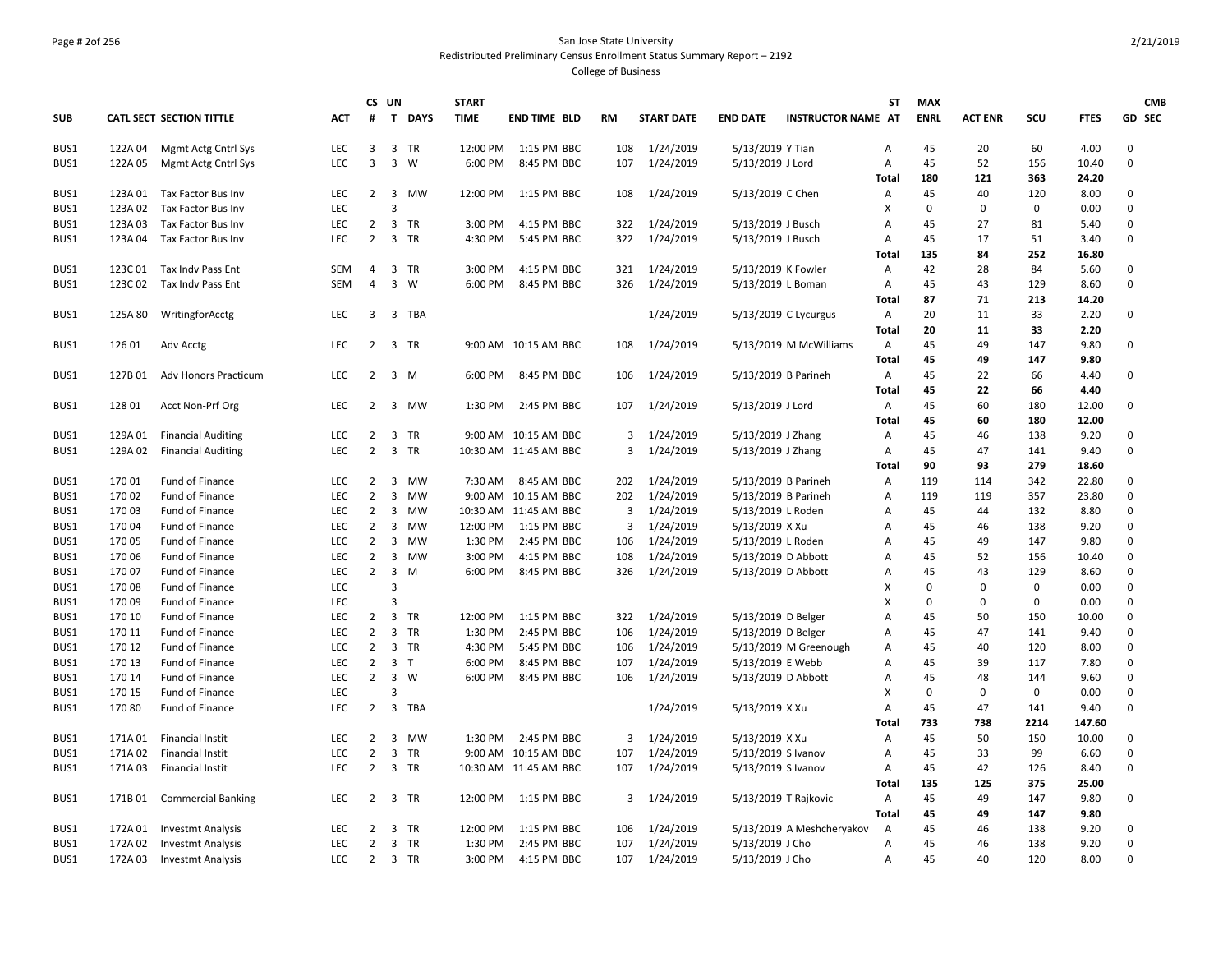## Page # 3of 256 San Jose State University Redistributed Preliminary Census Enrollment Status Summary Report – 2192

|            |         |                                |            | CS UN          |                |             | <b>START</b> |                       |           |                   |                      |                                       | ST           | <b>MAX</b>  |                |       |             | <b>CMB</b> |
|------------|---------|--------------------------------|------------|----------------|----------------|-------------|--------------|-----------------------|-----------|-------------------|----------------------|---------------------------------------|--------------|-------------|----------------|-------|-------------|------------|
| <b>SUB</b> |         | CATL SECT SECTION TITTLE       | <b>ACT</b> | #              | $\mathbf{T}$   | <b>DAYS</b> | <b>TIME</b>  | <b>END TIME BLD</b>   | <b>RM</b> | <b>START DATE</b> | <b>END DATE</b>      | <b>INSTRUCTOR NAME AT</b>             |              | <b>ENRL</b> | <b>ACT ENR</b> | SCU   | <b>FTES</b> | GD SEC     |
|            |         |                                |            |                |                |             |              |                       |           |                   |                      |                                       | <b>Total</b> | 135         | 132            | 396   | 26.40       |            |
| BUS1       | 172B01  | Portfolio Mgmt                 | <b>LEC</b> | 2              |                | 3 MW        |              | 9:00 AM 10:15 AM BBC  | 108       | 1/24/2019         | 5/13/2019 F Jones    |                                       | A            | 45          | 54             | 162   | 10.80       | 0          |
|            |         |                                |            |                |                |             |              |                       |           |                   |                      |                                       | Total        | 45          | 54             | 162   | 10.80       |            |
| BUS1       | 172C 01 | <b>Futures and Options</b>     | LEC        | 2              |                | 3 TR        |              | 12:00 PM 1:15 PM BBC  | 107       | 1/24/2019         | 5/13/2019 J Cho      |                                       | A            | 45          | 46             | 138   | 9.20        | 0          |
|            |         |                                |            |                |                |             |              |                       |           |                   |                      |                                       | Total        | 45          | 46             | 138   | 9.20        |            |
| BUS1       |         | 172D 01 Student Fund           | <b>LEC</b> | $\overline{3}$ |                | 3 TR        | 1:30 PM      | 2:45 PM BBC           | 303       | 1/24/2019         | 5/13/2019 S Ivanov   |                                       | A            | 20          | 19             | 57    | 3.80        | 0          |
|            |         |                                |            |                |                |             |              |                       |           |                   |                      |                                       | Total        | 20          | 19             | 57    | 3.80        |            |
| BUS1       | 173A 01 | Fin Mgt Theory Pol             | <b>LEC</b> | 2              |                | 3 TR        |              | 9:00 AM 10:15 AM BBC  | 202       | 1/24/2019         | 5/13/2019 T Rajkovic |                                       | Α            | 119         | 71             | 213   | 14.20       | 0          |
| BUS1       | 173A 02 | Fin Mgt Theory Pol             | <b>LEC</b> | 2              |                | 3 TR        | 1:30 PM      | 2:45 PM BBC           | 322       | 1/24/2019         | 5/13/2019 B Campsey  |                                       | Α            | 45          | 51             | 153   | 10.20       | 0          |
|            |         |                                |            |                |                |             |              |                       |           |                   |                      |                                       | Total        | 164         | 122            | 366   | 24.40       |            |
| BUS1       | 173B01  | Prob in Fin Mgmt               | <b>LEC</b> |                | 3              |             |              |                       |           |                   |                      |                                       | x            | 0           | 0              | 0     | 0.00        | 0          |
| BUS1       | 173B02  | Prob in Fin Mgmt               | <b>LEC</b> | $\overline{2}$ |                | 3 R         | 6:00 PM      | 8:45 PM BBC           | 201       | 1/24/2019         |                      | 5/13/2019 M Williams                  | Α            | 45          | 46             | 138   | 9.20        | 0          |
|            |         |                                |            |                |                |             |              |                       |           |                   |                      |                                       | Total        | 45          | 46             | 138   | 9.20        |            |
| BUS1       | 173C01  | <b>Entrepreneurial Finance</b> | <b>LEC</b> | 2              |                | 3 MW        | 3:00 PM      | 4:15 PM BBC           | 106       | 1/24/2019         | 5/13/2019 L Roden    |                                       | Α            | 45          | 52             | 156   | 10.40       | 0          |
|            |         |                                |            |                |                |             |              |                       |           |                   |                      |                                       | <b>Total</b> | 45          | 52             | 156   | 10.40       |            |
| BUS1       | 17701   | Inter Bus Fin                  | <b>LEC</b> |                | 3              |             |              |                       |           |                   |                      |                                       | X            | $\Omega$    | 0              | 0     | 0.00        | 0          |
| BUS1       | 17702   | Inter Bus Fin                  | <b>LEC</b> |                | 3              |             |              |                       |           |                   |                      |                                       | X            | $\Omega$    | $\mathbf 0$    | 0     | 0.00        | 0          |
| BUS1       | 17703   | Inter Bus Fin                  | <b>LEC</b> | 2              |                | 3 TR        |              | 9:00 AM 10:15 AM BBC  | 106       | 1/24/2019         |                      | 5/13/2019 A Meshcheryakov             | Α            | 45          | 47             | 141   | 9.40        | 0          |
| BUS1       | 17704   | Inter Bus Fin                  | LEC        | $\overline{2}$ |                | 3 TR        |              | 10:30 AM 11:45 AM BBC | 106       | 1/24/2019         |                      | 5/13/2019 A Meshcheryakov             | A            | 45          | 47             | 141   | 9.40        | 0          |
|            |         |                                |            |                |                |             |              |                       |           |                   |                      |                                       | Total        | 90          | 94             | 282   | 18.80       |            |
| BUS1       | 179B01  | Selec Top Bus Fin              | <b>LEC</b> | 2              |                | 3 MW        |              | 10:30 AM 11:45 AM BBC | 108       | 1/24/2019         | 5/13/2019 F Jones    |                                       | Α            | 45          | 37             | 111   | 7.40        | 0          |
|            |         |                                |            |                |                |             |              |                       |           |                   |                      |                                       | Total        | 45          | 37             | 111   | 7.40        |            |
| BUS1       |         | 180A 01 Indiv Study Acctg      | <b>SUP</b> | 36             |                | 1 TBA       |              |                       |           | 1/24/2019         | 5/13/2019 E Grace    |                                       | Α            | 36          | 6              | 6     | 0.40        | 0          |
|            |         |                                |            |                |                |             |              |                       |           |                   |                      |                                       | Total        | 36          | 6              | 6     | 0.40        |            |
| BUS1       | 180C01  | Indiv Study Finan              | <b>SUP</b> | 36             |                | 1 TBA       |              |                       |           | 1/24/2019         | 5/13/2019 E Grace    |                                       | Α            | 36          | $\mathbf 0$    | 0     | 0.00        | 0          |
|            |         |                                |            |                |                |             |              |                       |           |                   |                      |                                       | <b>Total</b> | 36          | 0              | 0     | 0.00        |            |
| BUS1       | 196A 01 | <b>Acctg Analytics</b>         | <b>LEC</b> |                | 3              |             |              |                       |           |                   |                      |                                       | Χ            | $\Omega$    | 0              | 0     | 0.00        | 0          |
| BUS1       | 196A01  | <b>Acctg Analytics</b>         | LEC        |                | $\overline{3}$ |             |              |                       |           |                   |                      |                                       | x            | $\Omega$    | 0              | 0     | 0.00        | 0          |
|            |         |                                |            |                |                |             |              |                       |           |                   |                      |                                       | Total        | 0           | $\mathbf{0}$   | 0     | 0.00        |            |
|            |         |                                |            |                |                |             |              |                       |           |                   |                      | <b>Accounting &amp; Finance Total</b> |              | 3798        | 3516           | 10536 | 702.40      | 0          |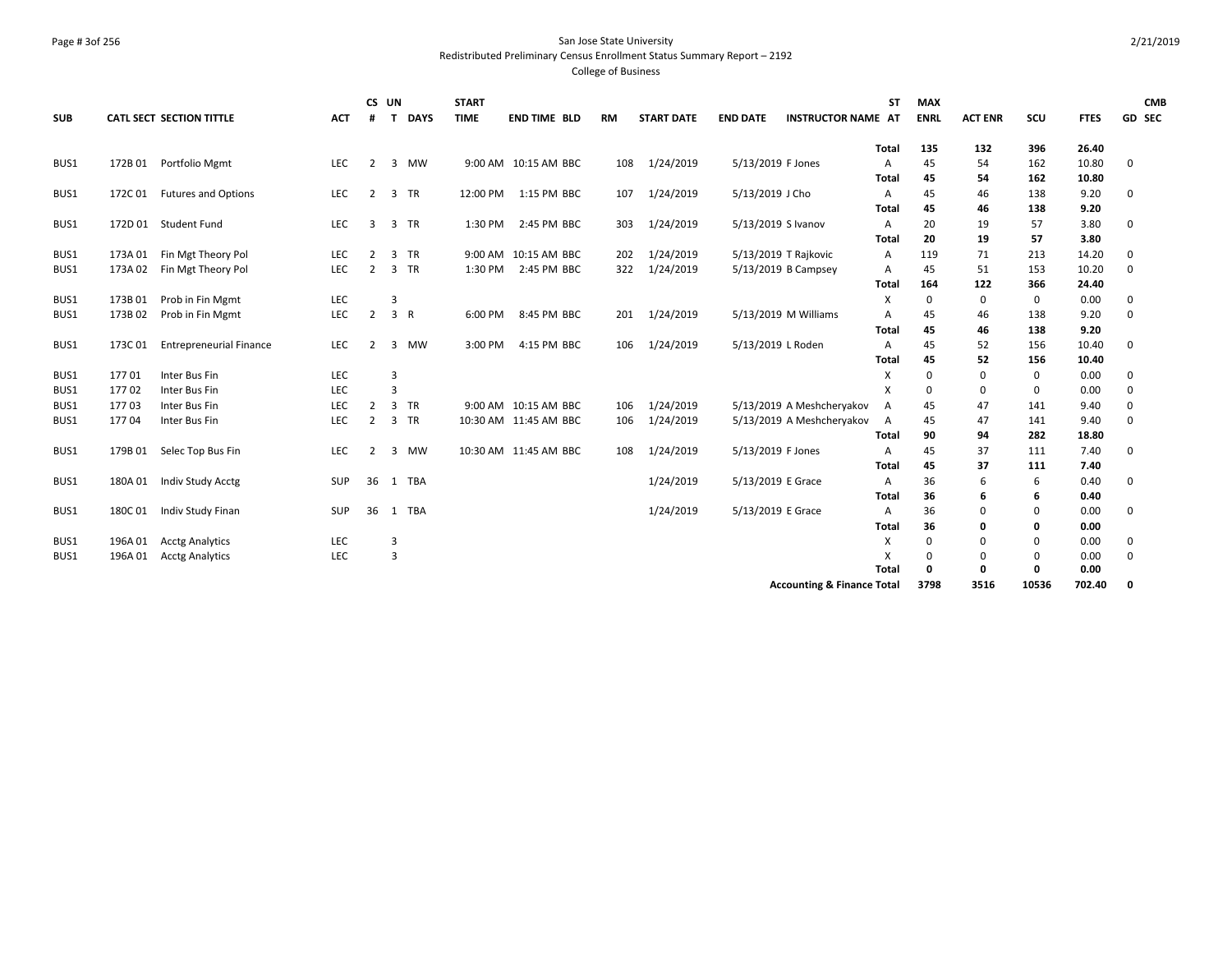#### Page # 4of 256 San Jose State University Redistributed Preliminary Census Enrollment Status Summary Report – 2192

|            |                                   |                                 |            |                | CS UN    |     | <b>START</b> |                     |           |                   |                    |                                         | ST           | <b>MAX</b>   |                                  |              |              | <b>CMB</b>     |
|------------|-----------------------------------|---------------------------------|------------|----------------|----------|-----|--------------|---------------------|-----------|-------------------|--------------------|-----------------------------------------|--------------|--------------|----------------------------------|--------------|--------------|----------------|
| <b>SUB</b> |                                   | <b>CATL SECT SECTION TITTLE</b> | <b>ACT</b> | #              | T DAYS   |     | <b>TIME</b>  | <b>END TIME BLD</b> | <b>RM</b> | <b>START DATE</b> | <b>END DATE</b>    | <b>INSTRUCTOR NAME AT</b>               |              | <b>ENRL</b>  | <b>ACT ENR</b>                   | SCU          | <b>FTES</b>  | GD SEC         |
|            | <b>Business Graduate Programs</b> |                                 |            |                |          |     |              |                     |           |                   |                    |                                         |              |              |                                  |              |              |                |
| <b>BUS</b> | 202 01                            | Managing Glob Econ              | <b>LEC</b> | $\overline{2}$ | 3 TBA    |     |              |                     |           | 3/18/2019         | 5/13/2019          |                                         | Α            | 35           | 35                               | 105          | 8.75         | 35             |
| <b>BUS</b> | 202 02                            | Managing Glob Econ              | <b>LEC</b> | 2              | 3 TBA    |     |              |                     |           | 3/18/2019         | 5/13/2019          |                                         | Α            | 35           | 30                               | 90           | 7.50         | 30             |
|            |                                   |                                 |            |                |          |     |              |                     |           |                   |                    |                                         | Total        | 70           | 65                               | 195          | 16.25        |                |
| <b>BUS</b> | 220K 80                           | Practicum                       | <b>LEC</b> | 2              | 3 TBA    |     |              |                     |           | 1/24/2019         |                    | 3/15/2019 C Lycurgus                    | Α            | 40           | 20                               | 60           | 5.00         | 20             |
|            |                                   |                                 |            |                |          |     |              |                     |           |                   |                    |                                         | Total        | 40           | 20                               | 60           | 5.00         |                |
| <b>BUS</b> |                                   | 220M 81 Accounting Ethics       | LEC        | 1              | 3 TBA    |     |              |                     |           | 1/24/2019         | 3/15/2019 J Zhang  |                                         | Α            | 40           | 22                               | 66           | 5.45         | 21             |
|            |                                   |                                 |            |                |          |     |              |                     |           |                   |                    |                                         | Total        | 40           | 22                               | 66           | 5.45         |                |
| <b>BUS</b> |                                   | 220U 01 IT Audit & Int Control  | <b>LEC</b> | 2              | 3 MW     |     | 1:30 PM      | 5:30 PM BBC         | 321       | 3/18/2019         | 4/29/2019 E Huerta |                                         | A            | 30           | 22                               | 66           | 5.50         | 22             |
|            |                                   |                                 |            |                |          |     |              |                     |           |                   |                    |                                         | Total        | 30           | 22                               | 66           | 5.50         |                |
| <b>BUS</b> |                                   | 220V 01 Spec Topics in Accntg   | LEC        | $\overline{2}$ | 3 TR     |     | 1:30 PM      | 5:30 PM BBC         | 3         | 3/19/2019         |                    | 4/30/2019 M McWilliams                  | Α            | 30           | 13                               | 39           | 3.25         | 13             |
|            |                                   |                                 |            |                |          |     |              |                     |           |                   |                    |                                         | Total        | 30           | 13                               | 39           | 3.25         |                |
| <b>BUS</b> | 220X 01                           | Bus Anal & Val Fin              | LEC        | $\overline{2}$ | 3 TBA    |     |              |                     |           | 3/20/2019         | 5/13/2019          |                                         | Α            | 30           | 4                                | 12           | 1.00         | $\overline{4}$ |
|            |                                   |                                 |            |                |          |     |              |                     |           |                   |                    |                                         | Total        | 30           | 4                                | 12           | 1.00         |                |
| <b>BUS</b> | 220Z01                            | <b>Account Analytics</b>        | LEC        | $2^{\circ}$    | 3 TBA    |     |              |                     |           | 3/22/2019         | 5/13/2019          |                                         | Α            | 30           | 23                               | 69           | 5.70         | 22             |
|            |                                   |                                 |            |                |          |     |              |                     |           |                   |                    |                                         | Total        | 30           | 23                               | 69           | 5.70         |                |
| <b>BUS</b> | 23001                             | <b>Marketing Mgmt</b>           | LEC        | 2              | 3 TBA    |     |              |                     |           | 1/22/2019         | 3/16/2019          |                                         | Α            | 35           | 33                               | 99           | 8.25         | 33             |
| <b>BUS</b> | 23002                             | <b>Marketing Mgmt</b>           | LEC        | 2              | 3 TBA    |     |              |                     |           | 1/22/2019         | 3/16/2019          |                                         | Α            | 35           | 33                               | 99           | 8.25         | 33             |
|            |                                   |                                 |            |                |          |     |              |                     |           |                   |                    |                                         | Total        | 70           | 66                               | 198          | 16.50        |                |
| <b>BUS</b> | 25001                             | Law & Ethics                    | LEC.       | 2              | 3        | TBA |              |                     |           | 1/22/2019         | 3/16/2019          |                                         | Α            | 35           | 20                               | 60           | 5.00         | 20             |
| <b>BUS</b> | 250 02                            | Law & Ethics                    | LEC        | $2^{\circ}$    | 3 TBA    |     |              |                     |           | 1/22/2019         | 3/16/2019          |                                         | Α            | 35           | 34                               | 102          | 8.50         | 34             |
|            |                                   |                                 |            |                |          |     |              |                     |           |                   |                    |                                         | Total        | 70           | 54                               | 162          | 13.50        |                |
| <b>BUS</b> | 252 04                            | Managing Org Chg                | LEC        |                | 2 3 TBA  |     |              |                     |           | 3/18/2019         | 5/13/2019          |                                         | Α            | 41           | 44                               | 132          | 11.00        | 44             |
|            |                                   |                                 |            |                |          |     |              |                     |           |                   |                    |                                         | Total        | 41           | 44                               | 132          | 11.00        |                |
| <b>BUS</b> | 265 01                            | Silicon Valley Exp              | LEC        |                | 2 2 TBA  |     |              |                     |           | 1/22/2019         |                    | 5/13/2019 R Partridge                   | Α            | 50           | 36                               | 72           | 6.00         | 36             |
|            |                                   |                                 |            |                |          |     |              |                     |           |                   |                    |                                         | Total        | 50           | 36                               | 72           | 6.00         |                |
| <b>BUS</b> | 268 04                            | Mang Across Cult                | LEC        | $\overline{2}$ | 3 TBA    |     |              |                     |           | 1/22/2019         | 3/16/2019          |                                         | Α            | 35           | 16                               | 48           | 4.00         | 16             |
|            |                                   |                                 |            |                |          |     |              |                     |           |                   |                    |                                         | <b>Total</b> | 35           | 16                               | 48           | 4.00         |                |
| <b>BUS</b> | 27304                             | <b>Bus Valuation</b>            | LEC        | 3              | 3 TBA    |     |              |                     |           | 3/18/2019         | 5/13/2019          |                                         | Α            | 25           | 11                               | 33           | 2.75         | 11             |
|            |                                   |                                 |            |                |          |     |              |                     |           |                   |                    |                                         | <b>Total</b> | 25           | 11                               | 33           | 2.75         |                |
| <b>BUS</b> | 290 01                            | <b>Strategic Thinking</b>       | LEC        | $\overline{2}$ | 3        | TBA |              |                     |           | 1/22/2019         | 5/13/2019          |                                         | Α            | 25           | 28                               | 84           | 7.00         | 28             |
| <b>BUS</b> | 290 02                            | <b>Strategic Thinking</b>       | LEC        | $\overline{2}$ | 3 TBA    |     |              |                     |           | 1/22/2019         | 5/13/2019          |                                         | Α            | 25           | 19                               | 57           | 4.75         | 19             |
|            |                                   |                                 |            |                |          |     |              |                     |           |                   |                    |                                         | Total        | 50           | 47                               | 141          | 11.75        |                |
| <b>BUS</b> | 294 04                            | Mgmt Sim Comp                   | LEC        |                | 2 3 TBA  |     |              |                     |           | 3/18/2019         | 5/13/2019 S Rodan  |                                         | Α            | 20           | $\overline{2}$                   | 6<br>6       | 0.50         | $\overline{2}$ |
|            |                                   |                                 |            |                |          |     |              |                     |           |                   |                    |                                         | Total        | 20<br>10     | $\overline{2}$<br>$\overline{2}$ | 6            | 0.50         | $\overline{2}$ |
| <b>BUS</b> | 297D 01                           | Spec Topics Bus Adm             | LEC        |                | 2 3 TBA  |     |              |                     |           | 1/24/2019         | 5/13/2019 E Grace  |                                         | Α<br>Total   | 10           | $\overline{2}$                   | 6            | 0.50<br>0.50 |                |
| <b>BUS</b> | 298 01                            | Ind Study Prob                  | <b>SUP</b> | 24             | 3 TBA    |     |              |                     |           | 1/24/2019         | 5/13/2019          |                                         | Α            | 5            | $\mathbf 0$                      | $\Omega$     | 0.00         | 0              |
| <b>BUS</b> | 298 03                            | Ind Study Prob                  | <b>SUP</b> |                | 24 1 TBA |     |              |                     |           | 1/24/2019         | 5/13/2019          |                                         | Α            | $\mathbf{1}$ | $\Omega$                         | 0            | 0.00         | $\mathbf 0$    |
|            |                                   |                                 |            |                |          |     |              |                     |           |                   |                    |                                         | Total        | 6            | $\mathbf{0}$                     | $\mathbf{0}$ | 0.00         |                |
| <b>BUS</b> | 298C01                            | CMBA Internship                 | <b>SUP</b> | 48             | 3 TBA    |     |              |                     |           | 1/24/2019         |                    | 5/13/2019 D Czerwinski                  | Α            | 5            | $\Omega$                         | 0            | 0.00         | $\mathbf 0$    |
|            |                                   |                                 |            |                |          |     |              |                     |           |                   |                    |                                         | Total        | 5            | 0                                | 0            | 0.00         |                |
| <b>BUS</b> | 298101                            | Applied Bus Intern              | SUP        | 48             | 1 TBA    |     |              |                     |           | 1/24/2019         |                    | 5/13/2019 D Czerwinski                  | Α            | 5            | 1                                | $\mathbf{1}$ | 0.08         | $\mathbf{1}$   |
|            |                                   |                                 |            |                |          |     |              |                     |           |                   |                    |                                         | Total        | 5            | $\mathbf{1}$                     | 1            | 0.08         |                |
|            |                                   |                                 |            |                |          |     |              |                     |           |                   |                    | <b>Business Graduate Programs Total</b> |              | 657          | 448                              | 1306         | 108.73       | $\mathbf 0$    |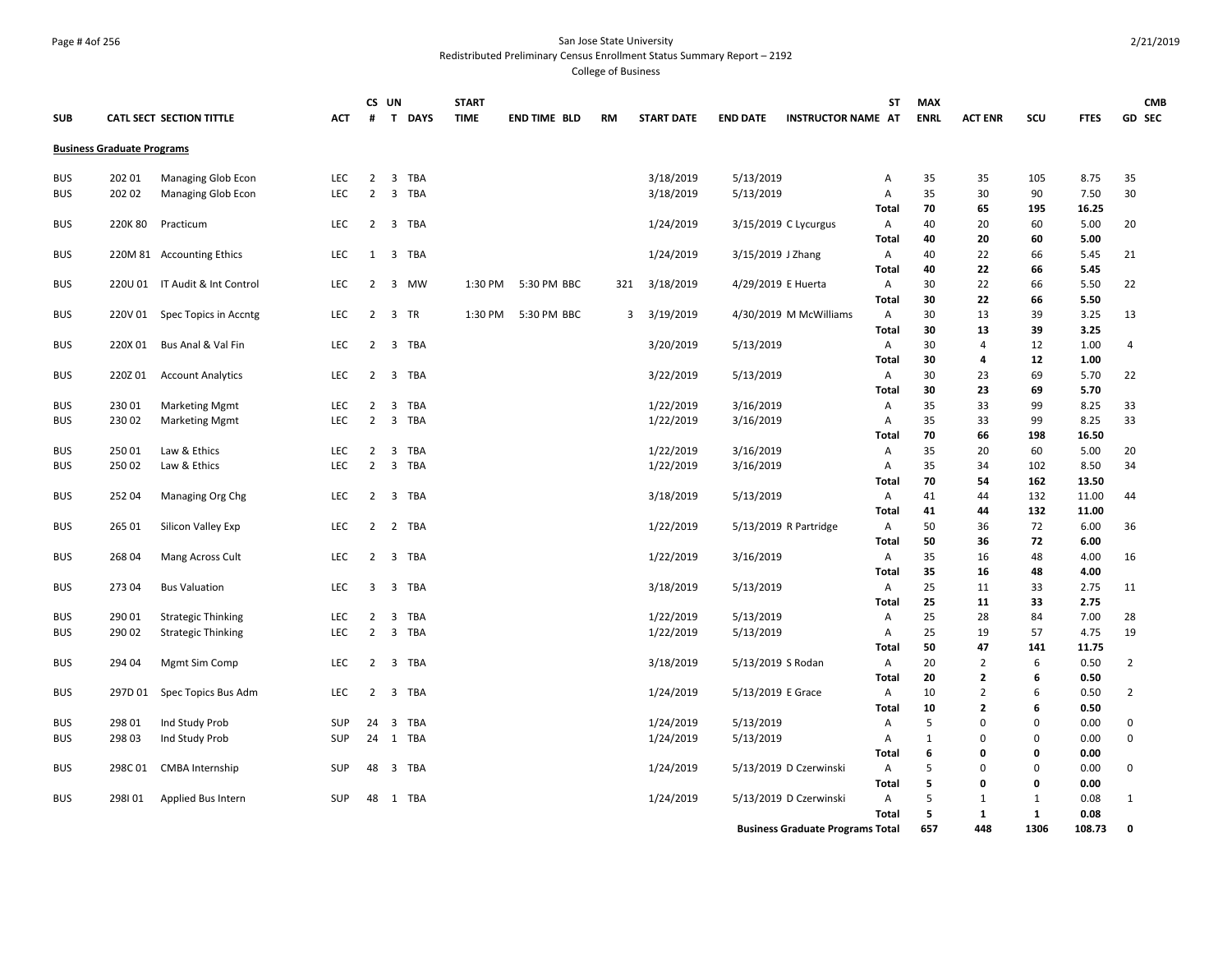## Page # 5of 256 San Jose State University Redistributed Preliminary Census Enrollment Status Summary Report – 2192

|                  |             |                                 |            |                | CS UN          |                | <b>START</b> |                       |           |                   |                    |                           | <b>ST</b>    | <b>MAX</b>  |                |      |             | <b>CMB</b>   |
|------------------|-------------|---------------------------------|------------|----------------|----------------|----------------|--------------|-----------------------|-----------|-------------------|--------------------|---------------------------|--------------|-------------|----------------|------|-------------|--------------|
| <b>SUB</b>       |             | <b>CATL SECT SECTION TITTLE</b> | <b>ACT</b> | #              |                | T DAYS         | <b>TIME</b>  | <b>END TIME BLD</b>   | <b>RM</b> | <b>START DATE</b> | <b>END DATE</b>    | <b>INSTRUCTOR NAME AT</b> |              | <b>ENRL</b> | <b>ACT ENR</b> | scu  | <b>FTES</b> | GD SEC       |
| <b>Marketing</b> |             |                                 |            |                |                |                |              |                       |           |                   |                    |                           |              |             |                |      |             |              |
| BUS2             | 90 01       | <b>Bus Statistics</b>           | SEM        | 4              |                | 3 MW           |              | 9:00 AM 10:15 AM BBC  |           | 21 1/24/2019      |                    | 5/13/2019 D McFeely       | Α            | 45          | 45             | 135  | 9.00        | $\mathbf 0$  |
| BUS2             | 90 02       | <b>Bus Statistics</b>           | <b>SEM</b> | $\overline{4}$ |                | 3 MW           |              | 10:30 AM 11:45 AM BBC | 21        | 1/24/2019         |                    | 5/13/2019 D McFeely       | A            | 45          | 47             | 141  | 9.40        | $\mathbf 0$  |
| BUS2             | 90 03       | <b>Bus Statistics</b>           | <b>SEM</b> | 4              |                | $3 \quad W$    | 6:00 PM      | 8:45 PM BBC           | 320       | 1/24/2019         |                    | 5/13/2019 J Johnson       | А            | 45          | 59             | 177  | 11.80       | $\mathsf 0$  |
| BUS2             | 90 04       | <b>Bus Statistics</b>           | <b>SEM</b> | 4              |                | 3 TR           | 3:00 PM      | 4:15 PM BBC           |           | 22 1/24/2019      | 5/13/2019 H Eisips |                           | Α            | 45          | 47             | 141  | 9.40        | $\Omega$     |
| BUS2             | 90 80       | <b>Bus Statistics</b>           | <b>SEM</b> | 4              |                | 3 TBA          |              |                       |           | 1/24/2019         | 5/13/2019 S Silver |                           | Α            | 45          | 38             | 114  | 7.60        | $\Omega$     |
| BUS2             | 90 81       | <b>Bus Statistics</b>           | SEM        | 4              |                | 3 TBA          |              |                       |           | 1/24/2019         | 5/13/2019 S Silver |                           | Α            | 45          | 41             | 123  | 8.20        | 0            |
|                  |             |                                 |            |                |                |                |              |                       |           |                   |                    |                           | <b>Total</b> | 270         | 277            | 831  | 55.40       |              |
| BUS2             | 13001       | Intro to Marketing              | LEC        | $\overline{2}$ |                | 3 MW           |              | 9:00 AM 10:15 AM BBC  | 324       | 1/24/2019         |                    | 5/13/2019 S Lilienthal    | A            | 45          | 51             | 153  | 10.20       | $\mathbf 0$  |
| BUS2             | 130 02      | Intro to Marketing              | <b>LEC</b> | $\overline{2}$ | $\overline{3}$ | <b>MW</b>      |              | 9:00 AM 10:15 AM BBC  | 22        | 1/24/2019         | 5/13/2019 T Louie  |                           | A            | 45          | 44             | 132  | 8.80        | 0            |
| BUS <sub>2</sub> | 130 03      | Intro to Marketing              | LEC        | $\overline{2}$ |                | 3 MW           |              | 10:30 AM 11:45 AM BBC |           | 22 1/24/2019      | 5/13/2019 T Louie  |                           | А            | 45          | 45             | 135  | 9.00        | 0            |
| BUS <sub>2</sub> | 13004       | Intro to Marketing              | <b>LEC</b> | $\overline{2}$ | 3              | <b>MW</b>      | 12:00 PM     | 1:15 PM BBC           | 22        | 1/24/2019         | 5/13/2019 T Louie  |                           | A            | 45          | 41             | 123  | 8.20        | $\Omega$     |
| BUS <sub>2</sub> | 130 05      | Intro to Marketing              | <b>LEC</b> | $\overline{2}$ |                | 3 TR           | 12:00 PM     | 1:15 PM BBC           | 224       | 1/24/2019         |                    | 5/13/2019 B Makani        | А            | 45          | 45             | 135  | 9.00        | $\Omega$     |
| BUS2             | 130 06      | Intro to Marketing              | LEC        | $\overline{2}$ | $\overline{3}$ | T              | 6:00 PM      | 8:45 PM BBC           | 224       | 1/24/2019         |                    | 5/13/2019 B Boveda        | A            | 45          | 48             | 144  | 9.60        | $\mathbf 0$  |
| BUS2             | 13007       | Intro to Marketing              | <b>LEC</b> | $\overline{2}$ | 3 <sub>T</sub> |                | 6:00 PM      | 8:45 PM BBC           | 204       | 1/24/2019         | 5/13/2019 R Reed   |                           | A            | 119         | 120            | 360  | 24.00       | $\mathbf 0$  |
| BUS2             | 130 08      | Intro to Marketing              | LEC        | $\overline{2}$ |                | 3 R            | 6:00 PM      | 8:45 PM BBC           | 204       | 1/24/2019         |                    | 5/13/2019 G Castro        | Α            | 119         | 118            | 354  | 23.60       | 0            |
| BUS2             | 13080       | Intro to Marketing              | <b>LEC</b> | $\overline{2}$ |                | 3 TBA          |              |                       |           | 1/24/2019         |                    | 5/13/2019 M Easter        | A            | 45          | 42             | 126  | 8.40        | 0            |
| BUS2             | 130 81      | Intro to Marketing              | LEC        | $\overline{2}$ |                | 3 TBA          |              |                       |           | 1/24/2019         |                    | 5/13/2019 M Easter        | Α            | 45          | 34             | 102  | 6.85        | $\mathbf{1}$ |
| BUS2             | 13082       | Intro to Marketing              | <b>LEC</b> | $\overline{2}$ |                | 3 TBA          |              |                       |           | 1/24/2019         |                    | 5/13/2019 M Easter        | A            | 45          | 29             | 87   | 5.80        | $\mathsf 0$  |
| BUS2             | 13083       | Intro to Marketing              | LEC        | $\overline{2}$ |                | 3 TBA          |              |                       |           | 1/24/2019         |                    | 5/13/2019 M Rajan         | Α            | 45          | 45             | 135  | 9.05        | $\mathbf{1}$ |
| BUS2             | 13084       | Intro to Marketing              | <b>LEC</b> | $\overline{2}$ |                | 3 TBA          |              |                       |           | 1/24/2019         |                    | 5/13/2019 M Rajan         | Α            | 45          | 44             | 132  | 8.80        | $\mathbf 0$  |
|                  |             |                                 |            |                |                |                |              |                       |           |                   |                    |                           | Total        | 733         | 706            | 2118 | 141.30      |              |
| BUS2             | 131A01      | Bus-to-Bus Mktg                 | <b>LEC</b> | $\overline{2}$ |                | 3 TR           |              | 9:00 AM 10:15 AM BBC  | 324       | 1/24/2019         | 5/13/2019 R Vitale |                           | Α            | 45          | 45             | 135  | 9.00        | $\mathbf 0$  |
|                  |             |                                 |            |                |                |                |              |                       |           |                   |                    |                           | Total        | 45          | 45             | 135  | 9.00        |              |
| BUS <sub>2</sub> | 131B01      | <b>Retail Mktg Mgmt</b>         | LEC        | $\overline{2}$ |                | 3 <sub>T</sub> | 6:00 PM      | 8:45 PM BBC           | 105       | 1/24/2019         |                    | 5/13/2019 G Castro        | Α            | 45          | 49             | 147  | 9.80        | 0            |
|                  |             |                                 |            |                |                |                |              |                       |           |                   |                    |                           | Total        | 45          | 49             | 147  | 9.80        |              |
| BUS2             | 131D01      | Mkt in New Ventures             | LEC        | 1              | 3              | <b>MW</b>      | 12:00 PM     | 1:15 PM BBC           | 105       | 1/24/2019         |                    | 5/13/2019 D McFeely       | Α            | 40          | 44             | 132  | 8.80        | 0            |
| BUS <sub>2</sub> | 131D 02     | Mkt in New Ventures             | <b>LEC</b> | $\mathbf{1}$   | 3              | <b>MW</b>      | 1:30 PM      | 2:45 PM BBC           | 105       | 1/24/2019         |                    | 5/13/2019 D McFeely       | Α            | 40          | 31             | 93   | 6.20        | 0            |
|                  |             |                                 |            |                |                |                |              |                       |           |                   |                    |                           | <b>Total</b> | 80          | 75             | 225  | 15.00       |              |
| BUS2             | 133A 01     | <b>Interntl Marketing</b>       | <b>SEM</b> | $\overline{4}$ |                | 3 TR           |              | 9:00 AM 10:15 AM BBC  | 224       | 1/24/2019         |                    | 5/13/2019 R Murray        | Α            | 45          | 47             | 141  | 9.40        | 0            |
| BUS2             | 133A 02     | Interntl Marketing              | <b>SEM</b> | 4              |                | 3 TR           | 1:30 PM      | 2:45 PM BBC           | 105       | 1/24/2019         |                    | 5/13/2019 J Fadiman       | Α            | 45          | 45             | 135  | 9.00        | $\mathbf 0$  |
|                  |             |                                 |            |                |                |                |              |                       |           |                   |                    |                           | <b>Total</b> | 90          | 92             | 276  | 18.40       |              |
| BUS2             | 133C 01     | Int Mktg: Dev Nat               | <b>LEC</b> | $\overline{2}$ |                | 3 W            | 6:00 PM      | 8:45 PM BBC           | 105       | 1/24/2019         |                    | 5/13/2019 J Fadiman       | Α            | 45          | 44             | 132  | 8.80        | 0            |
|                  |             |                                 |            |                |                |                |              |                       |           |                   |                    |                           | Total        | 45          | 44             | 132  | 8.80        |              |
| BUS2             | 134A 01     | <b>Consumer Behavior</b>        | SEM        | 4              |                | 3 TR           |              | 10:30 AM 11:45 AM BBC | 324       | 1/24/2019         |                    | 5/13/2019 B Makani        | Α            | 45          | 45             | 135  | 9.00        | 0            |
| BUS2             | 134A02      | Consumer Behavior               | <b>SEM</b> | $\overline{4}$ |                | 3 TR           |              | 12:00 PM 1:15 PM BBC  | 324       | 1/24/2019         | 5/13/2019 J Zhang  |                           | A            | 45          | 44             | 132  | 8.80        | $\mathbf 0$  |
| BUS2             | 134A 80     | <b>Consumer Behavior</b>        | <b>SEM</b> | $\overline{4}$ |                | 3 TBA          |              |                       |           | 1/24/2019         |                    | 5/13/2019 J Bechkoff      | Α            | 45          | 46             | 138  | 9.20        | $\Omega$     |
| BUS2             | 134A 81     | <b>Consumer Behavior</b>        | <b>SEM</b> | $\overline{4}$ |                | 3 TBA          |              |                       |           | 1/24/2019         |                    | 5/13/2019 J Bechkoff      | Α            | 45          | 44             | 132  | 8.80        | 0            |
|                  |             |                                 |            |                |                |                |              |                       |           |                   |                    |                           | <b>Total</b> | 180         | 179            | 537  | 35.80       |              |
| BUS2             | 134B01      | <b>Marketing Com</b>            | SEM        | 4              | 3              | TR             | 12:00 PM     | 1:15 PM BBC           | 22        | 1/24/2019         | 5/13/2019 R Vitale |                           | Α            | 45          | 30             | 90   | 6.00        | $\mathsf 0$  |
| BUS2             | 134B02      | <b>Marketing Com</b>            | <b>SEM</b> | $\overline{4}$ |                | 3 TR           | 1:30 PM      | 2:45 PM BBC           | 22        | 1/24/2019         | 5/13/2019 R Vitale |                           | A            | 45          | 23             | 69   | 4.60        | 0            |
| BUS <sub>2</sub> | 134B03      | <b>Marketing Com</b>            | SEM        | 4              |                | $3 \quad W$    | 6:00 PM      | 8:45 PM BBC           | 324       | 1/24/2019         |                    | 5/13/2019 G Castro        | Α            | 45          | 47             | 141  | 9.40        | $\mathsf 0$  |
| BUS2             | 134B 04     | <b>Marketing Com</b>            | <b>SEM</b> | $\overline{4}$ |                | 3 R            | 3:00 PM      | 5:45 PM BBC           | 324       | 1/24/2019         |                    | 5/13/2019 B Makani        | Α            | 45          | 44             | 132  | 8.80        | $\Omega$     |
|                  |             |                                 |            |                |                |                |              |                       |           |                   |                    |                           | <b>Total</b> | 180         | 144            | 432  | 28.80       |              |
| BUS <sub>2</sub> | 134C01      | SMM                             | LEC        | 2              |                | 3 MW           |              | 10:30 AM 11:45 AM BBC | 224       | 1/24/2019         |                    | 5/13/2019 R Durstenfeld   | Α            | 45          | 47             | 141  | 9.40        | $\Omega$     |
| BUS2             | 134C 02     | SMM                             | <b>LEC</b> | $\overline{2}$ |                | 3 MW           | 12:00 PM     | 1:15 PM BBC           | 224       | 1/24/2019         |                    | 5/13/2019 D Abbott        | A            | 45          | 45             | 135  | 9.00        | $\Omega$     |
| BUS2             | 134C 03 SMM |                                 | LEC        | $\overline{2}$ |                | 3 MW           | 3:00 PM      | 4:15 PM BBC           | 22        | 1/24/2019         | 5/13/2019 H Lee    |                           | Α            | 45          | 43             | 129  | 8.60        | $\mathbf 0$  |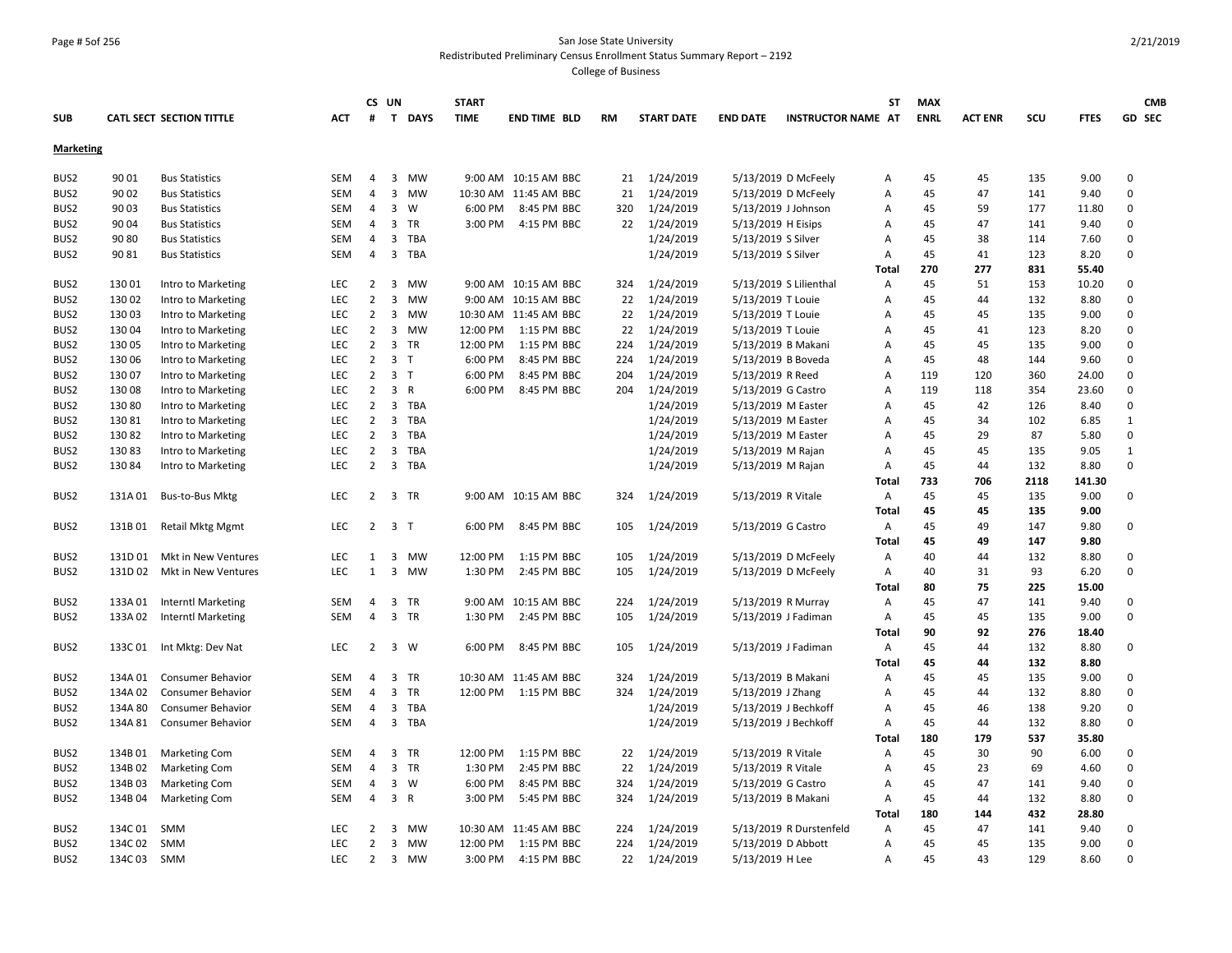## Page # 6of 256 San Jose State University Redistributed Preliminary Census Enrollment Status Summary Report – 2192

|                  |         |                                 |            |                | CS UN          |             | <b>START</b> |                       |           |                   |                    |                           | <b>ST</b>    | <b>MAX</b>  |                |                |             | <b>CMB</b>  |
|------------------|---------|---------------------------------|------------|----------------|----------------|-------------|--------------|-----------------------|-----------|-------------------|--------------------|---------------------------|--------------|-------------|----------------|----------------|-------------|-------------|
| <b>SUB</b>       |         | <b>CATL SECT SECTION TITTLE</b> | <b>ACT</b> | #              |                | T DAYS      | <b>TIME</b>  | <b>END TIME BLD</b>   | <b>RM</b> | <b>START DATE</b> | <b>END DATE</b>    | <b>INSTRUCTOR NAME AT</b> |              | <b>ENRL</b> | <b>ACT ENR</b> | scu            | <b>FTES</b> | GD SEC      |
|                  |         |                                 |            |                |                |             |              |                       |           |                   |                    |                           | <b>Total</b> | 135         | 135            | 405            | 27.00       |             |
| BUS2             | 135 01  | Sales Management                | <b>SEM</b> | $\overline{4}$ | 3 R            |             | 6:00 PM      | 8:45 PM BBC           | 224       | 1/24/2019         |                    | 5/13/2019 B Boveda        | Α            | 45          | 45             | 135            | 9.00        | 0           |
|                  |         |                                 |            |                |                |             |              |                       |           |                   |                    |                           | <b>Total</b> | 45          | 45             | 135            | 9.00        |             |
| BUS2             | 136 01  | <b>Product Development</b>      | SEM        | $\overline{4}$ |                | 3 MW        | 3:00 PM      | 4:15 PM BBC           | 105       | 1/24/2019         |                    | 5/13/2019 V Agarwal       | Α            | 45          | 49             | 147            | 9.80        | 0           |
|                  |         |                                 |            |                |                |             |              |                       |           |                   |                    |                           | <b>Total</b> | 45          | 49             | 147            | 9.80        |             |
| BUS2             | 137H 01 | <b>Mkt Honors Practicum</b>     | LEC        | $\overline{2}$ |                | $3 \, M$    | 6:00 PM      | 8:45 PM BBC           | 324       | 1/24/2019         | 5/13/2019 R Vitale |                           | Α            | 30          | 25             | 75             | 5.00        | 0           |
|                  |         |                                 |            |                |                |             |              |                       |           |                   |                    |                           | <b>Total</b> | 30          | 25             | 75             | 5.00        |             |
| BUS2             | 137S 80 | <b>Mkt Special Topics</b>       | <b>LEC</b> | 2              |                | 3 TBA       |              |                       |           | 1/24/2019         |                    | 5/13/2019 J Bechkoff      | Α            | 45          | 41             | 123            | 8.20        | 0           |
|                  |         |                                 |            |                |                |             |              |                       |           |                   |                    |                           | <b>Total</b> | 45          | 41             | 123            | 8.20        |             |
| BUS <sub>2</sub> | 138 01  | Mktg Research                   | SEM        |                | $\overline{3}$ |             |              |                       |           |                   |                    |                           | х            | $\Omega$    | $\mathbf 0$    | 0              | 0.00        | 0           |
| BUS2             | 13802   | <b>Mktg Research</b>            | <b>SEM</b> |                | $\overline{3}$ |             |              |                       |           |                   |                    |                           | X            | $\Omega$    | $\mathbf 0$    | 0              | 0.00        | 0           |
| BUS2             | 13803   | Mktg Research                   | SEM        | $\overline{4}$ |                | $3 \quad W$ | 3:00 PM      | 5:45 PM BBC           | 324       | 1/24/2019         | 5/13/2019 R Sibley |                           | A            | 40          | 46             | 138            | 9.20        | 0           |
| BUS2             | 13804   | <b>Mktg Research</b>            | <b>SEM</b> | $\overline{4}$ |                | 3 MW        |              | 9:00 AM 10:15 AM BBC  | 104       | 1/24/2019         |                    | 5/13/2019 A Kalinowski    | Α            | 45          | 49             | 147            | 9.80        | 0           |
| BUS2             | 138 80  | <b>Mktg Research</b>            | SEM        | $\overline{4}$ |                | 3 TBA       |              |                       |           | 1/24/2019         | 5/13/2019 J Zhang  |                           | A            | 40          | 50             | 150            | 10.00       | 0           |
|                  |         |                                 |            |                |                |             |              |                       |           |                   |                    |                           | <b>Total</b> | 125         | 145            | 435            | 29.00       |             |
| BUS2             | 13901   | <b>Marketing Manage</b>         | SEM        | $\overline{4}$ |                | 3 TR        |              | 10:30 AM 11:45 AM BBC | 22        | 1/24/2019         | 5/13/2019 K Gehrt  |                           | Α            | 40          | 34             | 102            | 6.80        | 0           |
| BUS2             | 139 02  | <b>Marketing Manage</b>         | <b>SEM</b> | 4              | $\overline{3}$ | <b>TR</b>   | 12:00 PM     | 1:15 PM BBC           | 105       | 1/24/2019         | 5/13/2019 K Gehrt  |                           | A            | 40          | 38             | 114            | 7.60        | 0           |
| BUS2             | 13903   | <b>Marketing Manage</b>         | SEM        | $\overline{4}$ | 3 <sub>1</sub> |             | 3:00 PM      | 5:45 PM BBC           | 324       | 1/24/2019         | 5/13/2019 R Sibley |                           | A            | 35          | 40             | 120            | 8.00        | 0           |
| BUS2             | 139 04  | <b>Marketing Manage</b>         | SEM        | $\overline{4}$ | 3 <sub>1</sub> |             | 6:00 PM      | 8:45 PM BBC           | 324       | 1/24/2019         | 5/13/2019 R Sibley |                           | Α            | 35          | 39             | 117            | 7.80        | 0           |
|                  |         |                                 |            |                |                |             |              |                       |           |                   |                    |                           | Total        | 150         | 151            | 453            | 30.20       |             |
| BUS2             | 180F01  | Indiv Study Mktg                | <b>SUP</b> | 36             |                | 3 TBA       |              |                       |           | 1/24/2019         | 5/13/2019 J Zhang  |                           | A            | 0           | $\mathbf 0$    | 0              | 0.00        | 0           |
| BUS2             | 180F02  | Indiv Study Mktg                | <b>SUP</b> | 36             |                | 1 TBA       |              |                       |           | 1/24/2019         | 5/13/2019 J Zhang  |                           | A            | 10          | $\overline{2}$ | $\overline{2}$ | 0.13        | 0           |
| BUS <sub>2</sub> | 180F03  | Indiv Study Mktg                | <b>SUP</b> | 36             |                | 1 TBA       |              |                       |           | 1/24/2019         | 5/13/2019 J Zhang  |                           | A            | 10          | $\mathbf 0$    | 0              | 0.00        | 0           |
| BUS2             | 180F 04 | Indiv Study Mktg                | <b>SUP</b> | 36             |                | 1 TBA       |              |                       |           | 1/24/2019         | 5/13/2019 J Zhang  |                           | A            | 10          | 0              | 0              | 0.00        | 0           |
| BUS2             | 180F 05 | Indiv Study Mktg                | <b>SUP</b> | 36             |                | 2 TBA       |              |                       |           | 1/24/2019         | 5/13/2019 J Zhang  |                           | A            | 10          | $\Omega$       | 0              | 0.00        | 0           |
| BUS2             | 180F06  | Indiv Study Mktg                | <b>SUP</b> | 36             |                | 2 TBA       |              |                       |           | 1/24/2019         | 5/13/2019 J Zhang  |                           | A            | 10          | $\Omega$       | 0              | 0.00        | 0           |
| BUS2             | 180F07  | Indiv Study Mktg                | SUP        |                |                | 36 2 TBA    |              |                       |           | 1/24/2019         | 5/13/2019 J Zhang  |                           | A            | 10          | $\Omega$       | 0              | 0.00        | 0           |
| BUS2             | 180F08  | Indiv Study Mktg                | <b>SUP</b> | 36             |                | 3 TBA       |              |                       |           | 1/24/2019         | 5/13/2019 J Zhang  |                           | A            | 10          | $\Omega$       | <sup>0</sup>   | 0.00        | 0           |
| BUS2             | 180F09  | Indiv Study Mktg                | <b>SUP</b> | 36             |                | 3 TBA       |              |                       |           | 1/24/2019         | 5/13/2019 J Zhang  |                           | Α            | 10          | $\mathbf 0$    | 0              | 0.00        | 0           |
| BUS <sub>2</sub> | 180F 10 | Indiv Study Mktg                | <b>SUP</b> | 36             |                | 3 TBA       |              |                       |           | 1/24/2019         | 5/13/2019 J Zhang  |                           | Α            | 10          | $\mathbf 0$    | 0              | 0.00        | 0           |
|                  |         |                                 |            |                |                |             |              |                       |           |                   |                    |                           | Total        | 90          | $\overline{2}$ | $\mathbf{2}$   | 0.13        |             |
| BUS2             | 190 01  | <b>Quant Bus Analysis</b>       | <b>SEM</b> | 4              | $\overline{3}$ | <b>MW</b>   |              | 9:00 AM 10:15 AM BBC  | 224       | 1/24/2019         | 5/13/2019 O Yu     |                           | Α            | 45          | 50             | 150            | 10.00       | 0           |
| BUS2             | 190 02  | <b>Quant Bus Analysis</b>       | SEM        | 4              | $\overline{3}$ | MW          |              | 10:30 AM 11:45 AM BBC | 202       | 1/24/2019         | 5/13/2019 O Yu     |                           | A            | 119         | 116            | 348            | 23.20       | 0           |
| BUS2             | 190 03  | Quant Bus Analysis              | SEM        | $\overline{4}$ |                | 3 MW        | 12:00 PM     | 1:15 PM BBC           | 204       | 1/24/2019         |                    | 5/13/2019 A Kalinowski    | A            | 119         | 111            | 333            | 22.20       | 0           |
| BUS2             | 190 04  | <b>Quant Bus Analysis</b>       | SEM        | 4              |                | 3 MW        | 1:30 PM      | 2:45 PM BBC           | 224       | 1/24/2019         | 5/13/2019 O Yu     |                           | A            | 45          | 49             | 147            | 9.80        | 0           |
| BUS2             | 190 05  | <b>Quant Bus Analysis</b>       | <b>SEM</b> | $\overline{4}$ |                | 3 MW        | 1:30 PM      | 2:45 PM BBC           | 320       | 1/24/2019         |                    | 5/13/2019 A Kalinowski    | A            | 45          | 44             | 132            | 8.80        | $\mathbf 0$ |
| BUS2             | 190 06  | <b>Quant Bus Analysis</b>       | <b>SEM</b> | $\overline{4}$ |                | 3 MW        | 3:00 PM      | 4:15 PM BBC           | 224       | 1/24/2019         | 5/13/2019 M Klein  |                           | A            | 45          | 45             | 135            | 9.00        | 0           |
| BUS <sub>2</sub> | 190 07  | <b>Quant Bus Analysis</b>       | <b>SEM</b> | $\overline{4}$ |                | 3 TR        |              | 10:30 AM 11:45 AM BBC | 202       | 1/24/2019         |                    | 5/13/2019 R Murray        | A            | 119         | 125            | 375            | 25.00       | 0           |
| BUS2             | 190 08  | <b>Quant Bus Analysis</b>       | SEM        | $\overline{4}$ |                | 3 TR        | 1:30 PM      | 2:45 PM BBC           | 224       | 1/24/2019         |                    | 5/13/2019 R Murray        | A            | 45          | 48             | 144            | 9.60        | 0           |
| BUS2             | 190 09  | <b>Quant Bus Analysis</b>       | <b>SEM</b> | $\overline{4}$ |                | 3 TR        | 3:00 PM      | 4:15 PM BBC           | 224       | 1/24/2019         |                    | 5/13/2019 R Murray        | A            | 45          | 51             | 153            | 10.20       | 0           |
| BUS2             | 190 10  | <b>Quant Bus Analysis</b>       | SEM        | $\overline{4}$ | 3 <sub>T</sub> |             | 6:00 PM      | 8:45 PM BBC           | 220       | 1/24/2019         |                    | 5/13/2019 N Chugh         | A            | 40          | 45             | 135            | 9.00        | 0           |
| BUS2             | 190 11  | <b>Quant Bus Analysis</b>       | <b>SEM</b> | $\overline{4}$ |                | 3 MW        | 7:30 AM      | 8:45 AM BBC           | 320       | 1/24/2019         |                    | 5/13/2019 A Kalinowski    | A            | 45          | 30             | 90             | 6.00        | $\mathbf 0$ |
| BUS2             | 190 80  | <b>Quant Bus Analysis</b>       | <b>SEM</b> | $\overline{4}$ | 3              | TBA         |              |                       |           | 1/24/2019         |                    | 5/13/2019 B Boveda        | A            | 45          | 48             | 144            | 9.60        | $\mathbf 0$ |
| BUS2             | 190 81  | <b>Quant Bus Analysis</b>       | <b>SEM</b> | $\overline{4}$ |                | 3 TBA       |              |                       |           | 1/24/2019         |                    | 5/13/2019 B Boveda        | A            | 45          | 49             | 147            | 9.80        | 0           |
| BUS2             | 19082   | <b>Quant Bus Analysis</b>       | SEM        | $\overline{4}$ | $\overline{3}$ | TBA         |              |                       |           | 1/24/2019         |                    | 5/13/2019 B Boveda        | A            | 45          | 48             | 144            | 9.60        | 0           |
|                  |         |                                 |            |                |                |             |              |                       |           |                   |                    |                           | Total        | 847         | 859            | 2577           | 171.80      |             |
| BUS2             | 193 01  | Data Mining                     | LEC        | $\overline{2}$ |                | 3 TR        | 1:30 PM      | 2:45 PM BBC           |           | 302 1/24/2019     | 5/13/2019 S Tian   |                           | Α            | 45          | 44             | 132            | 8.80        | 0           |
|                  |         |                                 |            |                |                |             |              |                       |           |                   |                    |                           | <b>Total</b> | 45          | 44             | 132            | 8.80        |             |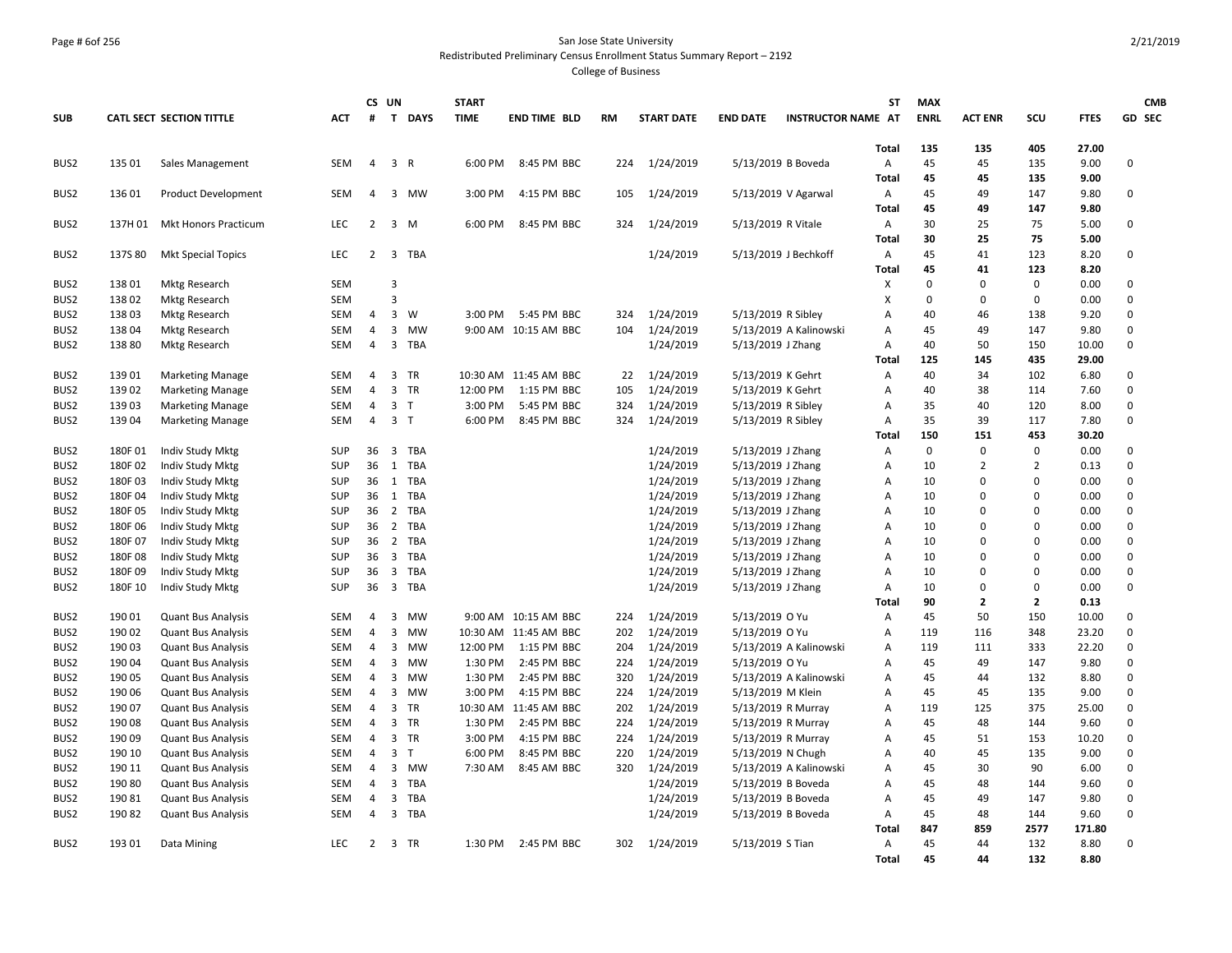### Page # 7of 256 San Jose State University Redistributed Preliminary Census Enrollment Status Summary Report – 2192 College of Business

**SUB CATL SECT SECTION TITTLE ACT CS UN # T DAYS START TIME END TIME BLD RM START DATE END DATE INSTRUCTOR NAME AT ST MAX ENRL ACT ENR SCU FTES GD CMB SEC** BUS2 194A 01 Statistical Analysis LEC 2 3 TR 10:30 AM 11:45 AM BBC 224 1/24/2019 5/13/2019 S Tian A 35 19 57 3.80 0 **Total 35 19 57 3.80** BUS2 194B 01 Business Analytics LEC 2 3 MW 10:30 AM 11:45 AM BBC 324 1/24/2019 5/13/2019 D Czerwinski A 45 44 132 8.80 0 BUS2 194B 02 Business Analytics LEC 2 3 TR 1:30 PM 2:45 PM BBC 220 1/24/2019 5/13/2019 H Eisips A 45 17 51 3.40 0 **Total 90 61 183 12.20** BUS2 195B 01 Data Viz LEC 2 3 TR 7:30 AM 8:45 AM BBC 324 1/24/2019 5/13/2019 H Patel A 45 41 123 8.30 2 **Total 45 41 123 8.30** BUS2 195D 01 Analytic Strategy LEC 2 3 TR 9:00 AM 10:15 AM BBC 22 1/24/2019 5/13/2019 K Gehrt A 45 19 57 3.80 0 **45 19 57 3.80 Marketing Total 3440 3247 9737 649.33 0 Total**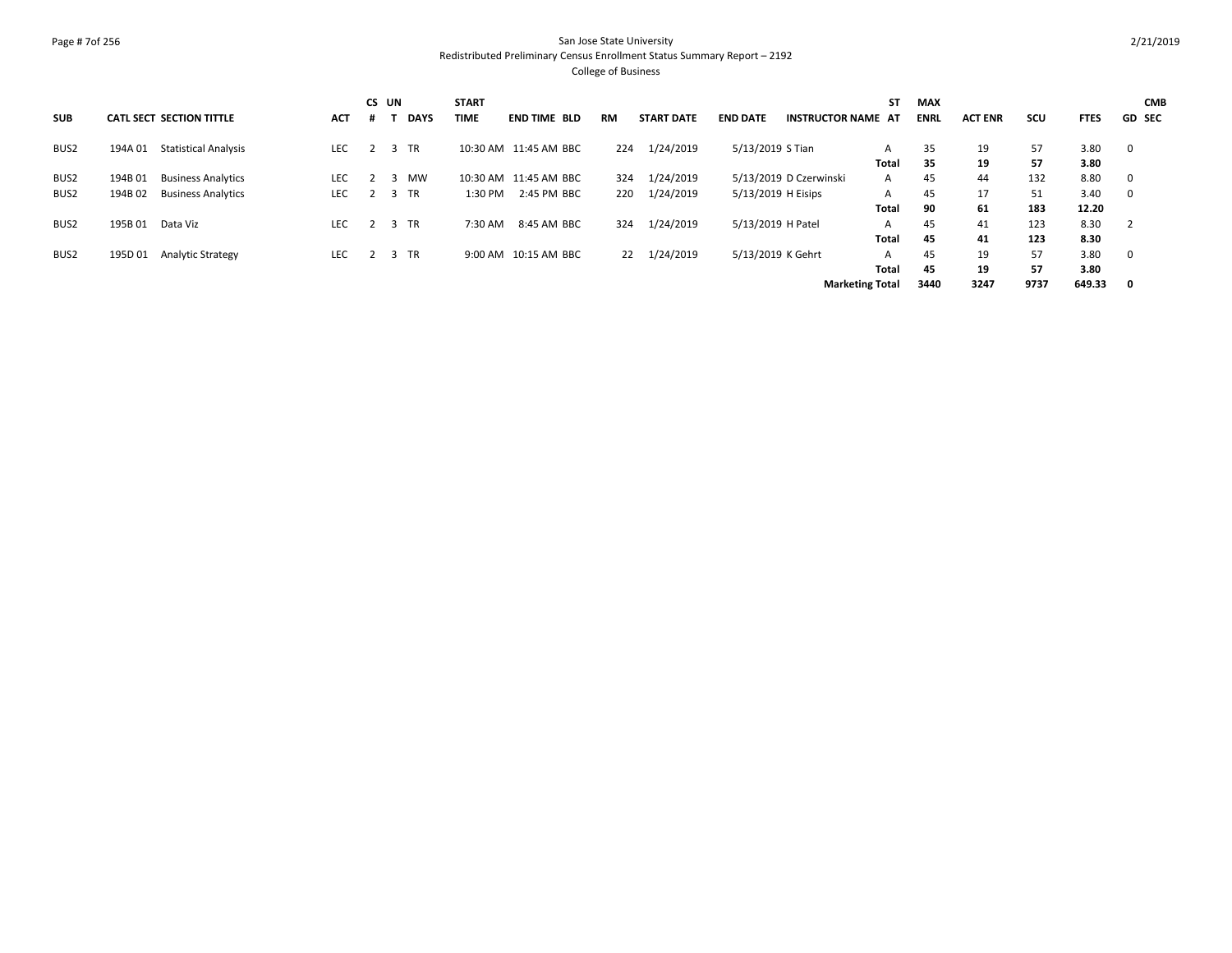## Page # 8of 256 San Jose State University Redistributed Preliminary Census Enrollment Status Summary Report – 2192

|            |        |                                                     |                   |                                  | CS UN                   |          | <b>START</b> |                       |           |                   |                    |                           | ST             | <b>MAX</b>  |                |            |                | <b>CMB</b>   |
|------------|--------|-----------------------------------------------------|-------------------|----------------------------------|-------------------------|----------|--------------|-----------------------|-----------|-------------------|--------------------|---------------------------|----------------|-------------|----------------|------------|----------------|--------------|
| <b>SUB</b> |        | <b>CATL SECT SECTION TITTLE</b>                     | ACT               | #                                |                         | T DAYS   | <b>TIME</b>  | <b>END TIME BLD</b>   | <b>RM</b> | <b>START DATE</b> | <b>END DATE</b>    | <b>INSTRUCTOR NAME AT</b> |                | <b>ENRL</b> | <b>ACT ENR</b> | SCU        | <b>FTES</b>    | GD SEC       |
|            |        | <b>School of Global Innovation &amp; Leadership</b> |                   |                                  |                         |          |              |                       |           |                   |                    |                           |                |             |                |            |                |              |
| BUS5       | 16 01  | Intro Lrdshp & Innov                                | <b>LEC</b>        | $2^{\circ}$                      | 3 <sub>1</sub>          |          | 6:00 PM      | 8:45 PM BBC           |           | 323 1/24/2019     |                    | 5/13/2019 R Pollard       | A              | 40          | 25             | 75         | 5.00           | 0            |
| BUS5       | 16 02  | Intro Lrdshp & Innov                                | LEC               |                                  | $\overline{3}$          |          |              |                       |           |                   |                    |                           | X              | $\Omega$    | $\mathbf 0$    | 0          | 0.00           | $\mathbf 0$  |
|            |        |                                                     |                   |                                  |                         |          |              |                       |           |                   |                    |                           | <b>Total</b>   | 40          | 25             | 75         | 5.00           |              |
| BUS5       | 140 01 | Fund of Oper Mgmt                                   | <b>LEC</b>        | $\overline{2}$                   |                         | 3 MW     | 7:30 AM      | 8:45 AM BBC           | 220       | 1/24/2019         | 5/13/2019 C Lim    |                           | Α              | 45          | 43             | 129        | 8.60           | 0            |
| BUS5       | 140 02 | Fund of Oper Mgmt                                   | <b>LEC</b>        | $\overline{2}$                   | $\overline{\mathbf{3}}$ | MW       |              | 10:30 AM 11:45 AM BBC | 204       | 1/24/2019         | 5/13/2019 T Shi    |                           | A              | 45          | 45             | 135        | 9.00           | $\mathbf 0$  |
| BUS5       | 140 03 | Fund of Oper Mgmt                                   | LEC               | $\overline{2}$                   |                         | 3 MW     | 12:00 PM     | 1:15 PM BBC           | 220       | 1/24/2019         | 5/13/2019 C Lim    |                           | Α              | 45          | 43             | 129        | 8.60           | $\mathbf 0$  |
| BUS5       | 140 04 | Fund of Oper Mgmt                                   | <b>LEC</b>        | $\overline{2}$                   |                         | 3 MW     | 12:00 PM     | 1:15 PM BBC           | 226       | 1/24/2019         | 5/13/2019 X Qi     |                           | A              | 45          | 50             | 150        | 10.00          | 0            |
| BUS5       | 140 05 | Fund of Oper Mgmt                                   | <b>LEC</b>        | $\overline{2}$                   |                         | $3 \, M$ | 6:00 PM      | 8:45 PM BBC           | 130       | 1/24/2019         | 5/13/2019 J Sung   |                           | A              | 40          | 39             | 117        | 7.80           | 0            |
| BUS5       | 140 06 | Fund of Oper Mgmt                                   | <b>LEC</b>        | $\overline{2}$                   |                         | 3 W      | 6:00 PM      | 8:45 PM BBC           | 130       | 1/24/2019         |                    | 5/13/2019 M Ashley        | Α              | 40          | 40             | 120        | 8.00           | 0            |
| BUS5       | 140 07 | Fund of Oper Mgmt                                   | <b>LEC</b>        | $\overline{2}$                   |                         | 3 TR     |              | 9:00 AM 10:15 AM BBC  | 204       | 1/24/2019         |                    | 5/13/2019 B Makani        | Α              | 119         | 118            | 354        | 23.60          | 0            |
| BUS5       | 140 08 | Fund of Oper Mgmt                                   | <b>LEC</b>        | 2                                |                         | 3 TR     | 12:00 PM     | 1:15 PM BBC           | 226       | 1/24/2019         | 5/13/2019 J Tan    |                           | А              | 45          | 48             | 144        | 9.60           | $\mathbf{0}$ |
| BUS5       | 140 09 | Fund of Oper Mgmt                                   | <b>LEC</b>        | $\overline{2}$                   |                         | 3 TR     | 1:30 PM      | 2:45 PM BBC           | 226       | 1/24/2019         | 5/13/2019 J Tan    |                           | A              | 45          | 45             | 135        | 9.00           | 0            |
| BUS5       | 140 10 | Fund of Oper Mgmt                                   | <b>LEC</b>        |                                  | $\overline{3}$          |          |              |                       |           |                   |                    |                           | X              | $\Omega$    | 0              | 0          | 0.00           | 0            |
| BUS5       | 140 11 | Fund of Oper Mgmt                                   | <b>LEC</b>        | $\overline{2}$                   | 3 <sub>1</sub>          |          | 6:00 PM      | 8:45 PM BBC           | 226       | 1/24/2019         | 5/13/2019 J Song   |                           | $\overline{A}$ | 45          | 44             | 132        | 8.80           | $\mathsf 0$  |
| BUS5       | 140 12 | Fund of Oper Mgmt                                   | <b>LEC</b>        | $\overline{2}$                   | 3 R                     |          | 3:00 PM      | 5:45 PM BBC           | 326       | 1/24/2019         |                    | 5/13/2019 R Salstrom      | Α              | 45          | 50             | 150        | 10.00          | 0            |
| BUS5       | 140 13 | Fund of Oper Mgmt                                   | <b>LEC</b>        | $\overline{2}$                   | 3 R                     |          | 6:00 PM      | 8:45 PM BBC           |           | 220 1/24/2019     |                    | 5/13/2019 R Salstrom      | Α              | 45          | 48             | 144        | 9.60           | $\mathbf 0$  |
| BUS5       | 140 80 | Fund of Oper Mgmt                                   | <b>LEC</b>        | $\overline{2}$                   |                         | 3 TBA    |              |                       |           | 1/24/2019         |                    | 5/13/2019 A Loomba        | А              | 45          | 44             | 132        | 8.80           | $\mathbf 0$  |
| BUS5       | 14081  | Fund of Oper Mgmt                                   | <b>LEC</b>        | $\overline{2}$                   |                         | 3 TBA    |              |                       |           | 1/24/2019         |                    | 5/13/2019 A Loomba        | Α              | 45          | 45             | 135        | 9.00           | 0            |
| BUS5       | 14082  | Fund of Oper Mgmt                                   | <b>LEC</b>        | $2^{\circ}$                      |                         | 3 TBA    |              |                       |           | 1/24/2019         |                    | 5/13/2019 A Loomba        | A              | 45          | 41             | 123        | 8.20           | 0            |
| BUS5       | 14083  | Fund of Oper Mgmt                                   | <b>LEC</b>        | $\overline{2}$                   |                         | 3 TBA    |              |                       |           | 1/24/2019         | 5/13/2019 X Qi     |                           | A              | 45          | 48             | 144        | 9.60           | $\mathbf 0$  |
| BUS5       | 140 84 | Fund of Oper Mgmt                                   | LEC               | $2^{\circ}$                      |                         | 3 TBA    |              |                       |           | 1/24/2019         | $5/13/2019$ J Sung |                           | A              | 45          | 45             | 135        | 9.00           | $\mathbf 0$  |
| BUS5       | 140 85 | Fund of Oper Mgmt                                   | <b>LEC</b>        | $\overline{2}$                   |                         | 3 TBA    |              |                       |           | 1/24/2019         | 5/13/2019 S Zhou   |                           | A              | 45          | 45             | 135        | 9.00           | $\mathbf 0$  |
| BUS5       | 14086  | Fund of Oper Mgmt                                   | LEC<br><b>LEC</b> | $\overline{2}$<br>$\overline{2}$ |                         | 3 TBA    |              |                       |           | 1/24/2019         | 5/13/2019 S Zhou   |                           | Α              | 45<br>45    | 45<br>44       | 135<br>132 | 9.00           | 0<br>0       |
| BUS5       | 14087  | Fund of Oper Mgmt                                   |                   |                                  |                         | 3 TBA    |              |                       |           | 1/24/2019         | 5/13/2019 S Zhou   |                           | Α              |             |                | 2910       | 8.80           |              |
| BUS5       | 14101  |                                                     | <b>LEC</b>        | $\overline{2}$                   | 3                       | MW       |              | 9:00 AM 10:15 AM BBC  | 220       | 1/24/2019         | 5/13/2019 C Lim    |                           | Total<br>Α     | 964<br>45   | 970<br>40      | 120        | 194.00<br>8.00 | 0            |
| BUS5       | 14102  | Proc & Supply Mgmt<br>Proc & Supply Mgmt            | <b>LEC</b>        | $\overline{2}$                   |                         | 3 TR     |              | 9:00 AM 10:15 AM BBC  | 104       | 1/24/2019         | 5/13/2019 C Lim    |                           | A              | 45          | 29             | 87         | 5.80           | 0            |
|            |        |                                                     |                   |                                  |                         |          |              |                       |           |                   |                    |                           | <b>Total</b>   | 90          | 69             | 207        | 13.80          |              |
| BUS5       | 142 01 | <b>Total Quality Mgmt</b>                           | <b>LEC</b>        | $\overline{2}$                   |                         | 3 MW     | 1:30 PM      | 2:45 PM BBC           | 226       | 1/24/2019         | 5/13/2019 T Shi    |                           | Α              | 45          | 45             | 135        | 9.00           | 0            |
| BUS5       | 142 02 | <b>Total Quality Mgmt</b>                           | <b>LEC</b>        | $\overline{2}$                   | 3                       | MW       | 3:00 PM      | 4:15 PM BBC           | 320       | 1/24/2019         | 5/13/2019 T Shi    |                           | Α              | 45          | 39             | 117        | 7.80           | 0            |
| BUS5       | 142 03 | <b>Total Quality Mgmt</b>                           | LEC               |                                  | $\overline{3}$          |          |              |                       |           |                   |                    |                           | X              | $\Omega$    | 0              | 0          | 0.00           | 0            |
|            |        |                                                     |                   |                                  |                         |          |              |                       |           |                   |                    |                           | <b>Total</b>   | 90          | 84             | 252        | 16.80          |              |
| BUS5       | 144 01 | Supply Chain Mgmt                                   | <b>LEC</b>        | $\overline{2}$                   |                         | 3 W      | 6:00 PM      | 8:45 PM BBC           | 222       | 1/24/2019         |                    | 5/13/2019 M Zhou          | Α              | 45          | 30             | 90         | 6.00           | 0            |
| BUS5       | 144 80 | Supply Chain Mgmt                                   | <b>LEC</b>        | $\overline{2}$                   |                         | 3 TBA    |              |                       |           | 1/24/2019         |                    | 5/13/2019 M Zhou          | Α              | 45          | 45             | 135        | 9.00           | $\mathbf 0$  |
|            |        |                                                     |                   |                                  |                         |          |              |                       |           |                   |                    |                           | <b>Total</b>   | 90          | 75             | 225        | 15.00          |              |
| BUS5       | 145 01 | <b>Global Operations Strategy</b>                   | <b>LEC</b>        | $2^{\circ}$                      | 3 R                     |          | 6:00 PM      | 8:45 PM BBC           | 130       | 1/24/2019         |                    | 5/13/2019 G Naroola       | Α              | 40          | 41             | 123        | 8.20           | $\mathbf 0$  |
|            |        |                                                     |                   |                                  |                         |          |              |                       |           |                   |                    |                           | <b>Total</b>   | 40          | 41             | 123        | 8.20           |              |
| BUS5       | 146 01 | Fund Project Mgmt                                   | <b>LEC</b>        | 3                                |                         | 3 MW     | 3:00 PM      | 4:15 PM BBC           | 220       | 1/24/2019         | 5/13/2019 X Qi     |                           | Α              | 45          | 51             | 153        | 10.20          | 0            |
| BUS5       | 146 02 | Fund Project Mgmt                                   | <b>LEC</b>        | $\overline{3}$                   | 3 <sub>T</sub>          |          | 6:00 PM      | 8:45 PM BBC           |           | 222 1/24/2019     | 5/13/2019 J Tan    |                           | Α              | 45          | 39             | 117        | 7.80           | $\mathbf 0$  |
|            |        |                                                     |                   |                                  |                         |          |              |                       |           |                   |                    |                           | Total          | 90          | 90             | 270        | 18.00          |              |
| BUS5       | 14701  | Servic Oper Mgmt                                    | <b>LEC</b>        | 2                                |                         | 3 MW     | 1:30 PM      | 2:45 PM BBC           | 323       | 1/24/2019         | 5/13/2019 S Zhou   |                           | Α              | 40          | 39             | 117        | 7.80           | $\mathbf 0$  |
|            |        |                                                     |                   |                                  |                         |          |              |                       |           |                   |                    |                           | Total          | 40          | 39             | 117        | 7.80           |              |
| BUS5       | 162 01 | Intl & Compar Mgmt                                  | LEC               | 2                                | $\overline{\mathbf{3}}$ | MW       |              | 9:00 AM 10:15 AM BBC  | 302       | 1/24/2019         |                    | 5/13/2019 A Semenov       | Α              | 45          | 15             | 45         | 3.00           | 0            |
| BUS5       | 162 02 | Intl & Compar Mgmt                                  | <b>LEC</b>        | $\overline{2}$                   |                         | 3 MW     |              | 10:30 AM 11:45 AM BBC | 301       | 1/24/2019         |                    | 5/13/2019 A Semenov       | Α              | 45          | 25             | 75         | 5.00           | $\mathbf 0$  |
|            |        |                                                     |                   |                                  |                         |          |              |                       |           |                   |                    |                           | <b>Total</b>   | 90          | 40             | 120        | 8.00           |              |
| BUS5       |        | 162A 01 IB Strategy                                 | <b>SEM</b>        | 5                                |                         | 3 MW     |              | 12:00 PM 1:15 PM BBC  | 302       | 1/24/2019         |                    | 5/13/2019 A Semenov       | A              | 45          | 29             | 87         | 5.80           | $\mathbf 0$  |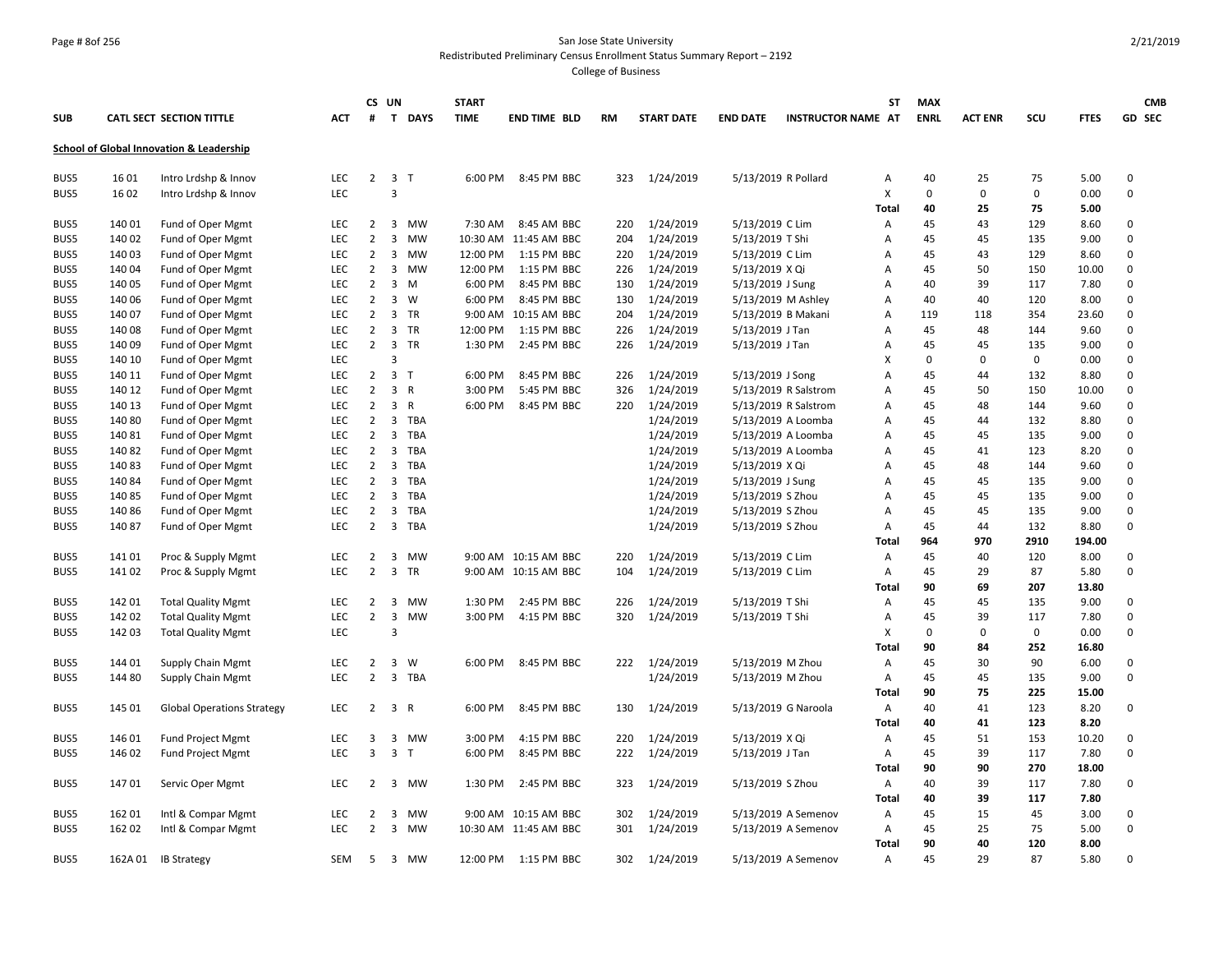## Page # 9of 256 San Jose State University Redistributed Preliminary Census Enrollment Status Summary Report – 2192

|            |               |                                 |            | CS UN               |                |             | <b>START</b> |                       |           |                   |                   |                           | ST                | <b>MAX</b>  |                |             |             | <b>CMB</b>  |
|------------|---------------|---------------------------------|------------|---------------------|----------------|-------------|--------------|-----------------------|-----------|-------------------|-------------------|---------------------------|-------------------|-------------|----------------|-------------|-------------|-------------|
| <b>SUB</b> |               | <b>CATL SECT SECTION TITTLE</b> | <b>ACT</b> | #                   |                | T DAYS      | <b>TIME</b>  | <b>END TIME BLD</b>   | <b>RM</b> | <b>START DATE</b> | <b>END DATE</b>   | <b>INSTRUCTOR NAME AT</b> |                   | <b>ENRL</b> | <b>ACT ENR</b> | SCU         | <b>FTES</b> | GD SEC      |
|            |               |                                 |            |                     |                |             |              |                       |           |                   |                   |                           |                   | 45          | 29             | 87          | 5.80        |             |
| BUS5       | 163A 01       | <b>Negotiating Global</b>       | SEM        | 5                   |                | $3 \, M$    | 3:00 PM      | 5:45 PM BBC           | 323       | 1/24/2019         |                   | 5/13/2019 C Reade         | <b>Total</b><br>Α | 30          | 30             | 90          | 6.00        | $\mathbf 0$ |
|            |               |                                 |            |                     |                |             |              |                       |           |                   |                   |                           | Total             | 30          | 30             | 90          | 6.00        |             |
| BUS5       | 165A01        | Global Leadership               | <b>LEC</b> | $\overline{2}$      | 3 <sub>T</sub> |             | 3:00 PM      | 5:45 PM BBC           | 323       | 1/24/2019         | 5/13/2019 P Wells |                           | Α                 | 40          | 36             | 108         | 7.20        | 0           |
| BUS5       | 165A 02       | Global Leadership               | <b>LEC</b> |                     | 3              |             |              |                       |           |                   |                   |                           | X                 | 0           | 0              | $\mathbf 0$ | 0.00        | $\mathbf 0$ |
| BUS5       | 165A03        | Global Leadership               | <b>LEC</b> | $\overline{2}$      |                | $3 \quad W$ | 6:00 PM      | 8:45 PM BBC           | 323       | 1/24/2019         |                   | 5/13/2019 T Shirley       | Α                 | 40          | 24             | 72          | 4.80        | $\mathbf 0$ |
|            |               |                                 |            |                     |                |             |              |                       |           |                   |                   |                           | Total             | 80          | 60             | 180         | 12.00       |             |
| BUS5       | 169B01        | <b>Honors Seminar</b>           | <b>LEC</b> | 2                   |                | 3 M         | 4:30 PM      | 7:15 PM BBC           | 302       | 1/24/2019         | 5/13/2019 A Basu  |                           | Α                 | 40          | 15             | 45          | 3.00        | $\mathbf 0$ |
|            |               |                                 |            |                     |                |             |              |                       |           |                   |                   |                           | <b>Total</b>      | 40          | 15             | 45          | 3.00        |             |
| BUS5       | 180D 01       | <b>Individ Studies</b>          | SUP        | 36                  |                | 3 TBA       |              |                       |           | 1/24/2019         |                   | 5/13/2019 R Pollard       | A                 | 30          | $\mathbf{0}$   | 0           | 0.00        | $\mathbf 0$ |
| BUS5       | 180D 02       | <b>Individ Studies</b>          | <b>SUP</b> | 36                  |                | 3 TBA       |              |                       |           | 1/24/2019         |                   | 5/13/2019 R Pollard       | A                 | 30          | 6              | 18          | 1.20        | $\mathbf 0$ |
| BUS5       | 180D03        | <b>Individ Studies</b>          | <b>SUP</b> |                     |                | 36 2 TBA    |              |                       |           | 1/24/2019         | 5/13/2019         |                           | A                 | 30          | $\mathbf{0}$   | $\Omega$    | 0.00        | $\mathbf 0$ |
| BUS5       | 180D 04       | <b>Individ Studies</b>          | <b>SUP</b> |                     |                | 36 1 TBA    |              |                       |           | 1/24/2019         | 5/13/2019         |                           | A                 | 30          | $\Omega$       | $\Omega$    | 0.00        | $\mathbf 0$ |
|            |               |                                 |            |                     |                |             |              |                       |           |                   |                   |                           | Total             | 120         | 6              | 18          | 1.20        |             |
| BUS5       | 18101         | Intro Entrepreneur              | LEC        |                     | $\overline{3}$ |             |              |                       |           |                   |                   |                           | X                 | $\mathbf 0$ | $\mathbf 0$    | 0           | 0.00        | $\mathbf 0$ |
| BUS5       | 18102         | Intro Entrepreneur              | <b>LEC</b> | 3                   | $\overline{3}$ | MW          |              | 1:30 PM 2:45 PM BBC   | 220       | 1/24/2019         | 5/13/2019 X Quan  |                           | A                 | 45          | 41             | 123         | 8.20        | $\mathbf 0$ |
| BUS5       | 18180         | Intro Entrepreneur              | <b>LEC</b> | 3                   |                | 3 TBA       |              |                       |           | 1/24/2019         | 5/13/2019 X Quan  |                           | Α                 | 45          | 44             | 132         | 8.80        | $\mathbf 0$ |
|            |               |                                 |            |                     |                |             |              |                       |           |                   |                   |                           | <b>Total</b>      | 90          | 85             | 255         | 17.00       |             |
| BUS5       | 182 01        | Bus Plan for New Venture        | <b>LEC</b> | $\overline{2}$      |                | 3 MW        |              | 10:30 AM 11:45 AM BBC | 220       | 1/24/2019         | 5/13/2019 X Quan  |                           | Α                 | 45          | 32             | 96          | 6.40        | 0           |
| BUS5       | 18202         | <b>Bus Plan for New Venture</b> | <b>LEC</b> | $\overline{2}$      |                | 3 W         | 3:00 PM      | 5:45 PM BBC           | 302       | 1/24/2019         | 5/13/2019 A Basu  |                           | Α                 | 45          | 22             | 66          | 4.40        | $\mathbf 0$ |
|            |               |                                 |            |                     |                |             |              |                       |           |                   |                   |                           | Total             | 90          | 54             | 162         | 10.80       |             |
| BUS5       | 18301         | Global Entreneurship            | <b>LEC</b> | 2                   |                | 3 MW        |              | 9:00 AM 10:15 AM BBC  | 226       | 1/24/2019         |                   | 5/13/2019 S Pruthi        | Α                 | 45          | 17             | 51          | 3.40        | 0           |
| BUS5       | 18302         | Global Entreneurship            | <b>LEC</b> | $\overline{2}$      |                | 3 MW        |              | 10:30 AM 11:45 AM BBC | 226       | 1/24/2019         |                   | 5/13/2019 S Pruthi        | Α                 | 45          | 34             | 102         | 6.80        | $\mathbf 0$ |
|            |               |                                 |            |                     |                |             |              |                       |           |                   |                   |                           | <b>Total</b>      | 90          | 51             | 153         | 10.20       |             |
| BUS5       | 185 01        | <b>Family Business</b>          | <b>LEC</b> | $2 \quad 3 \quad T$ |                |             | 3:00 PM      | 5:45 PM BBC           | 104       | 1/24/2019         |                   | 5/13/2019 R Pollard       | Α                 | 45          | 37             | 111         | 7.40        | $\mathbf 0$ |
|            |               |                                 |            |                     |                |             |              |                       |           |                   |                   |                           | Total             | 45          | 37             | 111         | 7.40        |             |
| BUS5       | 186H 01 E-Lab |                                 | <b>SEM</b> | 5                   |                | 3 W         | 6:00 PM      | 8:45 PM BBC           | 220       | 1/24/2019         |                   | 5/13/2019 S Bennet        | Α                 | 45          | 13             | 39          | 2.60        | $\mathbf 0$ |
|            |               |                                 |            |                     |                |             |              |                       |           |                   |                   |                           | <b>Total</b>      | 45          | 13             | 39          | 2.60        |             |
| BUS5       | 18701         | Global Dimensn Bus              | <b>LEC</b> | $\overline{2}$      | 3              | MW          |              | 10:30 AM 11:45 AM BBC | 323       | 1/24/2019         |                   | 5/13/2019 C Reade         | Α                 | 30          | 24             | 72          | 4.80        | 0           |
| BUS5       | 18702         | Global Dimensn Bus              | <b>LEC</b> | $\overline{2}$      | $\overline{3}$ | MW          | 12:00 PM     | 1:15 PM BBC           | 102       | 1/24/2019         | 5/13/2019   Yang  |                           | A                 | 45          | 41             | 123         | 8.20        | $\mathbf 0$ |
| BUS5       | 18703         | <b>Global Dimensn Bus</b>       | <b>LEC</b> | 2                   |                | 3 MW        | 1:30 PM      | 2:45 PM BBC           | 204       | 1/24/2019         |                   | 5/13/2019 A Musgrave      | A                 | 100         | 96             | 288         | 19.20       | 0           |
| BUS5       | 18704         | Global Dimensn Bus              | <b>LEC</b> | $\overline{2}$      |                | 3 MW        | 4:30 PM      | 5:45 PM BBC           | 220       | 1/24/2019         |                   | 5/13/2019 A Osland        | Α                 | 45          | 27             | 81          | 5.40        | $\mathsf 0$ |
| BUS5       | 18705         | <b>Global Dimensn Bus</b>       | <b>LEC</b> | $\overline{2}$      |                | 3 MW        |              | 9:00 AM 10:15 AM BBC  | 323       | 1/24/2019         |                   | 5/13/2019 C Reade         | A                 | 40          | 38             | 114         | 7.60        | $\mathsf 0$ |
| BUS5       | 18706         | <b>Global Dimensn Bus</b>       | <b>LEC</b> | $\overline{2}$      |                | $3 \, M$    | 6:00 PM      | 8:45 PM BBC           | 220       | 1/24/2019         |                   | 5/13/2019 T Kothari       | Α                 | 45          | 44             | 132         | 8.80        | $\mathbf 0$ |
| BUS5       | 18707         | <b>Global Dimensn Bus</b>       | <b>LEC</b> | 2                   |                | 3 TR        | 7:30 AM      | 8:45 AM BBC           | 220       | 1/24/2019         |                   | 5/13/2019 S Francis       | A                 | 45          | 32             | 96          | 6.40        | 0           |
| BUS5       | 18708         | <b>Global Dimensn Bus</b>       | <b>LEC</b> | $\overline{2}$      |                | 3 TR        |              | 9:00 AM 10:15 AM BBC  | 4         | 1/24/2019         |                   | 5/13/2019 S Francis       | A                 | 100         | 94             | 282         | 18.80       | $\mathbf 0$ |
| BUS5       | 18709         | <b>Global Dimensn Bus</b>       | <b>LEC</b> | 2                   |                | 3 TR        |              | 10:30 AM 11:45 AM BBC | 220       | 1/24/2019         |                   | 5/13/2019 W Van Hooff     | Α                 | 37          | 37             | 111         | 7.40        | 0           |
| BUS5       | 187 10        | <b>Global Dimensn Bus</b>       | <b>LEC</b> | $\overline{2}$      |                | 3 TR        | 4:30 PM      | 5:45 PM BBC           | 220       | 1/24/2019         |                   | 5/13/2019 W Van Hooff     | Α                 | 45          | 21             | 63          | 4.20        | $\mathbf 0$ |
| BUS5       | 187 11        | Global Dimensn Bus              | LEC        |                     | $\overline{3}$ |             |              |                       |           |                   |                   |                           | X                 | 0           | $\mathbf 0$    | 0           | 0.00        | $\mathbf 0$ |
| BUS5       | 187 12        | <b>Global Dimensn Bus</b>       | <b>LEC</b> | $\overline{2}$      |                | 3 R         | 6:00 PM      | 8:45 PM BBC           | 226       | 1/24/2019         |                   | 5/13/2019 W Van Hooff     | A                 | 45          | 19             | 57          | 3.80        | $\mathbf 0$ |
| BUS5       | 187 13        | <b>Global Dimensn Bus</b>       | <b>LEC</b> |                     | $\overline{3}$ |             |              |                       |           |                   |                   |                           | X                 | $\Omega$    | $\Omega$       | $\Omega$    | 0.00        | $\mathsf 0$ |
| BUS5       | 187 14        | <b>Global Dimensn Bus</b>       | <b>LEC</b> |                     | $\overline{3}$ |             |              |                       |           |                   |                   |                           | X                 | $\Omega$    | $\Omega$       | $\Omega$    | 0.00        | $\mathbf 0$ |
| BUS5       | 187 15        | Global Dimensn Bus              | LEC        |                     | $\overline{3}$ |             |              |                       |           |                   |                   |                           | X                 | $\Omega$    | $\Omega$       | 0           | 0.00        | $\mathsf 0$ |
| BUS5       | 187 16        | <b>Global Dimensn Bus</b>       | <b>LEC</b> |                     | $\overline{3}$ |             |              |                       |           |                   |                   |                           | X                 | $\mathbf 0$ | $\mathbf{0}$   | 0           | 0.00        | 0           |
| BUS5       | 18780         | <b>Global Dimensn Bus</b>       | <b>LEC</b> | $\overline{2}$      | $\overline{3}$ | TBA         |              |                       |           | 1/24/2019         |                   | 5/13/2019 A Osland        | A                 | 45          | 46             | 138         | 9.20        | $\mathsf 0$ |
| BUS5       | 18781         | <b>Global Dimensn Bus</b>       | <b>LEC</b> | $\overline{2}$      |                | 3 TBA       |              |                       |           | 1/24/2019         |                   | 5/13/2019 A Osland        | A                 | 45          | 47             | 141         | 9.40        | 0           |
| BUS5       | 18782         | <b>Global Dimensn Bus</b>       | LEC        | $\overline{2}$      |                | 3 TBA       |              |                       |           | 1/24/2019         |                   | 5/13/2019 T Kothari       | A                 | 45          | 44             | 132         | 8.80        | $\mathbf 0$ |
| BUS5       | 18783         | <b>Global Dimensn Bus</b>       | <b>LEC</b> |                     |                | 2 3 TBA     |              |                       |           | 1/24/2019         |                   | 5/13/2019 T Kothari       | A                 | 45          | 45             | 135         | 9.00        | $\Omega$    |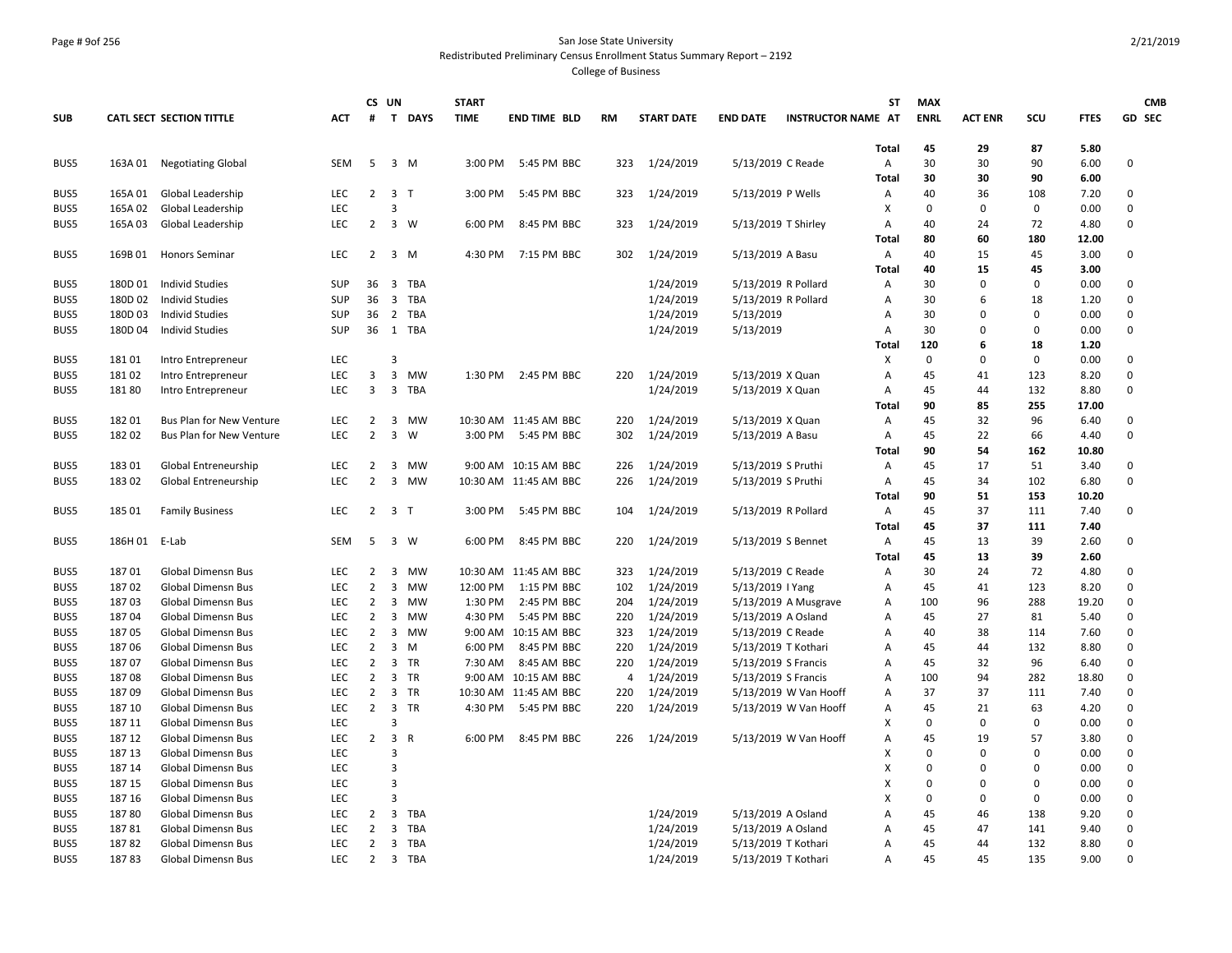#### Page # 10of 256 San Jose State University Redistributed Preliminary Census Enrollment Status Summary Report – 2192

|            |       |                                 |            | CS UN |             | <b>START</b> |                     |           |                   |                 |                                                | ST    | MAX         |                |      |             | <b>CMB</b>    |
|------------|-------|---------------------------------|------------|-------|-------------|--------------|---------------------|-----------|-------------------|-----------------|------------------------------------------------|-------|-------------|----------------|------|-------------|---------------|
| <b>SUB</b> |       | <b>CATL SECT SECTION TITTLE</b> | <b>ACT</b> |       | <b>DAYS</b> | <b>TIME</b>  | <b>END TIME BLD</b> | <b>RM</b> | <b>START DATE</b> | <b>END DATE</b> | <b>INSTRUCTOR NAME AT</b>                      |       | <b>ENRL</b> | <b>ACT ENR</b> | scu  | <b>FTES</b> | <b>GD SEC</b> |
| BUS5       | 18784 | <b>Global Dimensn Bus</b>       | LEC        |       |             |              |                     |           |                   |                 |                                                |       | 0           | 0              |      | 0.00        |               |
| BUS5       | 18785 | <b>Global Dimensn Bus</b>       | LEC        |       |             |              |                     |           |                   |                 |                                                |       | 0           | 0              | 0    | 0.00        |               |
| BUS5       | 18787 | Global Dimensn Bus              | LEC        |       |             |              |                     |           |                   |                 |                                                |       |             | $\Omega$       | 0    | 0.00        |               |
|            |       |                                 |            |       |             |              |                     |           |                   |                 |                                                | Total | 757         | 655            | 1965 | 131.00      |               |
|            |       |                                 |            |       |             |              |                     |           |                   |                 | School of Global Innovation & Leadership Total |       | 2966        | 2468           | 7404 | 493.60      |               |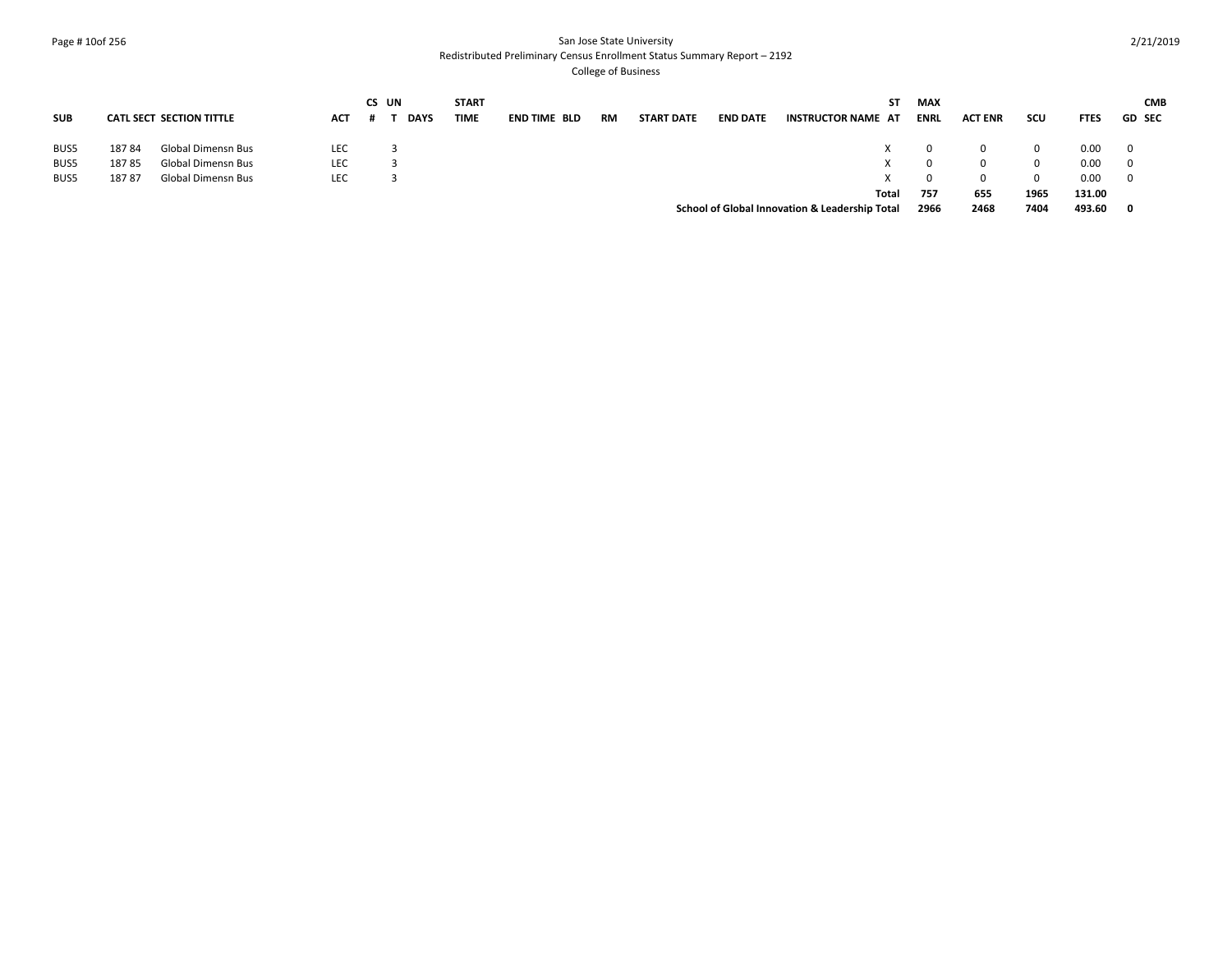#### Page # 11of 256 San Jose State University Redistributed Preliminary Census Enrollment Status Summary Report – 2192

|            |         |                                                       |            |                | CS UN                   |                | <b>START</b> |                       |           |                   |                    |                           | <b>ST</b>         | <b>MAX</b>  |                |           |               | <b>CMB</b>     |
|------------|---------|-------------------------------------------------------|------------|----------------|-------------------------|----------------|--------------|-----------------------|-----------|-------------------|--------------------|---------------------------|-------------------|-------------|----------------|-----------|---------------|----------------|
| <b>SUB</b> |         | <b>CATL SECT SECTION TITTLE</b>                       | <b>ACT</b> | #              |                         | T DAYS         | <b>TIME</b>  | <b>END TIME BLD</b>   | <b>RM</b> | <b>START DATE</b> | <b>END DATE</b>    | <b>INSTRUCTOR NAME AT</b> |                   | <b>ENRL</b> | <b>ACT ENR</b> | SCU       | <b>FTES</b>   | <b>GD SEC</b>  |
|            |         | <b>School of Information Systems &amp; Technology</b> |            |                |                         |                |              |                       |           |                   |                    |                           |                   |             |                |           |               |                |
| BUS4       | 91A01   | Adv Comp Tools Bus                                    | <b>LEC</b> | 1              |                         | 1 M            | 4:30 PM      | 5:45 PM BBC           | 305       | 1/28/2019         |                    | 4/8/2019 M Splane         | Α                 | 40          | 13             | 13        | 0.87          | $\mathbf 0$    |
|            |         |                                                       |            |                |                         |                |              |                       |           |                   |                    |                           | <b>Total</b>      | 40          | 13             | 13        | 0.87          |                |
| BUS4       | 91L 01  | Comp Tools for Bus                                    | <b>LEC</b> | 1              |                         | $1$ T          | 6:00 PM      | 7:15 PM BBC           | 305       | 1/29/2019         |                    | 4/9/2019 P Kwan           | Α                 | 40          | 38             | 38        | 2.53          | $\Omega$       |
| BUS4       | 91L 02  | Comp Tools for Bus                                    | <b>LEC</b> | 1              |                         | $1$ T          | 7:30 PM      | 8:45 PM BBC           | 305       | 1/29/2019         |                    | 4/9/2019 P Kwan           | $\overline{A}$    | 40          | 19             | 19        | 1.27          | 0              |
| BUS4       | 91L03   | Comp Tools for Bus                                    | LEC.       | 1              |                         | 1 M            | 6:00 PM      | 7:15 PM BBC           | 305       | 1/28/2019         |                    | 4/8/2019 U Andra          | A                 | 40          | 40             | 40        | 2.67          | $\mathbf 0$    |
| BUS4       | 91L04   | Comp Tools for Bus                                    | LEC        |                | 1 1 M                   |                | 7:30 PM      | 8:45 PM BBC           | 305       | 1/28/2019         |                    | 4/8/2019 U Andra          | Α                 | 40          | 40             | 40        | 2.67          | 0              |
| BUS4       | 91L05   | Comp Tools for Bus                                    | LEC        | 1              |                         | 1 M            | 1:30 PM      | 2:45 PM BBC           | 305       | 1/28/2019         |                    | 4/8/2019 M Splane         | Α                 | 40          | 44             | 44        | 2.93          | $\mathsf 0$    |
| BUS4       | 91L06   | Comp Tools for Bus                                    | <b>LEC</b> | 1              |                         | 1 M            | 3:00 PM      | 4:15 PM BBC           | 305       | 1/28/2019         |                    | 4/8/2019 M Splane         | Α                 | 40          | 43             | 43        | 2.87          | 0              |
| BUS4       | 91L07   | Comp Tools for Bus                                    | <b>LEC</b> | $\mathbf{1}$   |                         | $1$ T          | 1:30 PM      | 2:45 PM BBC           | 305       | 1/29/2019         |                    | 4/9/2019 M Splane         | Α                 | 40          | 43             | 43        | 2.87          | $\mathbf 0$    |
| BUS4       | 91L08   | Comp Tools for Bus                                    | <b>LEC</b> | 1              |                         | $1$ T          | 3:00 PM      | 4:15 PM BBC           | 305       | 1/29/2019         |                    | 4/9/2019 M Splane         | Α                 | 40          | 41             | 41        | 2.73          | 0              |
| BUS4       | 91L09   | Comp Tools for Bus                                    | <b>LEC</b> | 1              |                         | 1 W            | 1:30 PM      | 2:45 PM BBC           | 305       | 1/30/2019         |                    | 4/10/2019 M Splane        | Α                 | 40          | 45             | 45        | 3.00          | $\mathsf 0$    |
| BUS4       | 91L 10  | Comp Tools for Bus                                    | <b>LEC</b> | 1              |                         | 1 W            | 3:00 PM      | 4:15 PM BBC           | 305       | 1/30/2019         |                    | 4/10/2019 M Splane        | Α                 | 40          | 47             | 47        | 3.13          | $\mathbf 0$    |
| BUS4       | 91L 11  | Comp Tools for Bus                                    | LEC        | $\mathbf{1}$   |                         | 1 R            | 1:30 PM      | 2:45 PM BBC           | 305       | 1/24/2019         |                    | 3/28/2019 M Splane        | Α                 | 40          | 43             | 43        | 2.87          | $\mathsf 0$    |
| BUS4       | 91L 12  | Comp Tools for Bus                                    | <b>LEC</b> | 1              |                         | 1 R            | 3:00 PM      | 4:15 PM BBC           | 305       | 1/24/2019         |                    | 3/28/2019 M Splane        | Α                 | 40          | 41             | 41        | 2.73          | 0              |
|            |         |                                                       |            |                |                         |                |              |                       |           |                   |                    |                           | <b>Total</b>      | 480         | 484            | 484       | 32.27         |                |
| BUS4       | 9201    | Intro Bus Prog                                        | <b>SEM</b> | 4              | $\overline{\mathbf{3}}$ | MW             |              | 10:30 AM 11:45 AM BBC | 302       | 1/24/2019         |                    | 5/13/2019 M Roldan        | Α                 | 45          | 38             | 114       | 7.60          | $\mathbf 0$    |
| BUS4       | 92 02   | Intro Bus Prog                                        | <b>SEM</b> | 4              |                         | 3 MW           |              | 1:30 PM 2:45 PM BBC   | 302       | 1/24/2019         |                    | 5/13/2019 M Roldan        | Α                 | 45          | 40             | 120       | 8.00          | 0              |
| BUS4       | 9203    | Intro Bus Prog                                        | <b>SEM</b> | $\overline{4}$ |                         | 3 TR           |              | 10:30 AM 11:45 AM BBC | 302       | 1/24/2019         |                    | 5/13/2019 M Roldan        | Α                 | 45          | 42             | 126       | 8.40          | 0              |
|            |         |                                                       |            |                |                         |                |              |                       |           |                   |                    |                           | Total             | 135         | 120            | 360       | 24.00         |                |
| BUS4       | 110A01  | Fund Mgmt Info Sys                                    | <b>SEM</b> | 4              |                         | 3 TR           |              | 9:00 AM 10:15 AM BBC  | 304       | 1/24/2019         |                    | 5/13/2019 L Albert        | $\overline{A}$    | 45          | 37             | 111       | 7.50          | $\overline{2}$ |
| BUS4       | 110A 02 | Fund Mgmt Info Sys                                    | <b>SEM</b> | 4              |                         | 3 TR           |              | 10:30 AM 11:45 AM BBC | 304       | 1/24/2019         |                    | 5/13/2019 L Albert        | $\overline{A}$    | 45          | 43             | 129       | 8.60          | 0              |
| BUS4       | 110A03  | Fund Mgmt Info Sys                                    | <b>SEM</b> | 4              |                         | 3 TR           | 12:00 PM     | 1:15 PM BBC           | 304       | 1/24/2019         |                    | 5/13/2019 L Albert        | Α                 | 45          | 45             | 135       | 9.00          | $\mathsf 0$    |
| BUS4       | 110A 04 | Fund Mgmt Info Sys                                    | SEM        | 4              |                         | 3 W            | 6:00 PM      | 8:45 PM BBC           | 304       | 1/24/2019         |                    | 5/13/2019 R Sessions      | Α<br><b>Total</b> | 45<br>180   | 21<br>146      | 63<br>438 | 4.20<br>29.30 | 0              |
| BUS4       | 110B 01 | Sys Analysis & Design                                 | <b>SEM</b> | 4              |                         | 3 MW           | 7:30 AM      | 8:45 AM BBC           | 21        | 1/24/2019         |                    | 5/13/2019 R Burkhard      | Α                 | 45          | 26             | 78        | 5.20          | 0              |
| BUS4       | 110B02  | Sys Analysis & Design                                 | <b>SEM</b> | 4              | $\mathbf{3}$            | <b>MW</b>      |              | 9:00 AM 10:15 AM BBC  | 204       | 1/24/2019         |                    | 5/13/2019 R Burkhard      | A                 | 119         | 102            | 306       | 20.40         | $\mathsf 0$    |
| BUS4       | 110B03  | Sys Analysis & Design                                 | <b>SEM</b> |                | 3                       |                |              |                       |           |                   |                    |                           | X                 | $\mathbf 0$ | $\mathbf 0$    | 0         | 0.00          | $\mathbf 0$    |
|            |         |                                                       |            |                |                         |                |              |                       |           |                   |                    |                           | <b>Total</b>      | 164         | 128            | 384       | 25.60         |                |
| BUS4       | 11101   | Networking & Data Communics                           | <b>SEM</b> | 4              |                         | 3 MW           |              | 10:30 AM 11:45 AM BBC | 304       | 1/24/2019         |                    | 5/13/2019 N Aggarwal      | Α                 | 45          | 45             | 135       | 9.00          | 0              |
| BUS4       | 11102   | Networking & Data Communics                           | <b>SEM</b> | 4              |                         | 3 MW           |              | 12:00 PM 1:15 PM BBC  | 304       | 1/24/2019         |                    | 5/13/2019 N Aggarwal      | Α                 | 45          | 42             | 126       | 8.45          | 1              |
| BUS4       | 11103   | Networking & Data Communics                           | <b>SEM</b> | $\overline{4}$ |                         | 3 MW           | 1:30 PM      | 2:45 PM BBC           | 304       | 1/24/2019         |                    | 5/13/2019 N Aggarwal      | Α                 | 45          | 43             | 129       | 8.60          | $\mathbf 0$    |
|            |         |                                                       |            |                |                         |                |              |                       |           |                   |                    |                           | Total             | 135         | 130            | 390       | 26.05         |                |
| BUS4       | 112 01  | Database Mgmt Syst                                    | LEC.       | $\overline{2}$ |                         | 3 TR           | 3:00 PM      | 4:15 PM BBC           | 320       | 1/24/2019         |                    | 5/13/2019 A Shirani       | Α                 | 45          | 51             | 153       | 10.20         | $\mathbf 0$    |
| BUS4       | 11202   | Database Mgmt Syst                                    | <b>LEC</b> | $\overline{2}$ |                         | 3 <sub>T</sub> | 6:00 PM      | 8:45 PM BBC           | 201       | 1/24/2019         |                    | 5/13/2019 A Shirani       | $\overline{A}$    | 45          | 47             | 141       | 9.40          | $\mathsf 0$    |
| BUS4       | 11203   | Database Mgmt Syst                                    | <b>LEC</b> | $\overline{2}$ |                         | 3 M            | 3:00 PM      | 5:45 PM BBC           | 324       | 1/24/2019         | 5/13/2019 S Dhar   |                           | Α                 | 45          | 44             | 132       | 8.80          | $\mathbf 0$    |
|            |         |                                                       |            |                |                         |                |              |                       |           |                   |                    |                           | Total             | 135         | 142            | 426       | 28.40         |                |
| BUS4       | 11601   | Adv DB Mgmt Sys                                       | <b>LEC</b> | $\overline{2}$ |                         | 3 R            | 6:00 PM      | 8:45 PM BBC           | 304       | 1/24/2019         |                    | 5/13/2019 A Shirani       | Α                 | 45          | 48             | 144       | 9.60          | 0              |
|            |         |                                                       |            |                |                         |                |              |                       |           |                   |                    |                           | <b>Total</b>      | 45          | 48             | 144       | 9.60          |                |
| BUS4       | 118D 01 | <b>Big Data</b>                                       | <b>LEC</b> | $\overline{2}$ |                         | 3 MW           | 12:00 PM     | 1:15 PM BBC           | 320       | 1/24/2019         |                    | 5/13/2019 S Jensen        | Α                 | 45          | 46             | 138       | 9.20          | 0              |
| BUS4       | 118D 02 | <b>Big Data</b>                                       | <b>LEC</b> | 2              |                         | 3 MW           | 3:00 PM      | 4:15 PM BBC           | 3         | 1/24/2019         |                    | 5/13/2019 S Jensen        | Α                 | 45          | 23             | 69        | 4.60          | $\mathbf 0$    |
|            |         |                                                       |            |                |                         |                |              |                       |           |                   |                    |                           | <b>Total</b>      | 90          | 69             | 207       | 13.80         |                |
| BUS4       |         | 118W 01 Web Based Computing                           | <b>SEM</b> | 4              | 3                       | MW             |              | 10:30 AM 11:45 AM BBC | 305       | 1/24/2019         | 5/13/2019 S Dhar   |                           | Α                 | 45          | 43             | 129       | 8.60          | 0              |
| BUS4       |         | 118W 02 Web Based Computing                           | <b>SEM</b> | $\overline{4}$ |                         | 3 W            |              | 3:00 PM 5:45 PM BBC   | 304       | 1/24/2019         | 5/13/2019 S Dhar   |                           | Α                 | 45          | 45             | 135       | 9.00          | $\mathsf 0$    |
|            |         |                                                       |            |                |                         |                |              |                       |           |                   |                    |                           | Total             | 90          | 88             | 264       | 17.60         |                |
| BUS4       | 119A 01 | <b>MIS Practicum</b>                                  | <b>LEC</b> | 2              |                         | 3 MW           | 1:30 PM      | 2:45 PM BBC           | 103       | 1/24/2019         | 5/13/2019 R Sridar |                           | Α                 | 45          | 48             | 144       | 9.60          | $\mathsf 0$    |
| BUS4       |         | 119A 02 MIS Practicum                                 | <b>LEC</b> | $\overline{2}$ |                         | 3 TR           | 12:00 PM     | 1:15 PM BBC           | 320       | 1/24/2019         |                    | 5/13/2019 R Sridar        | Α                 | 45          | 45             | 135       | 9.00          | $\mathbf 0$    |
|            |         |                                                       |            |                |                         |                |              |                       |           |                   |                    |                           |                   |             |                |           |               |                |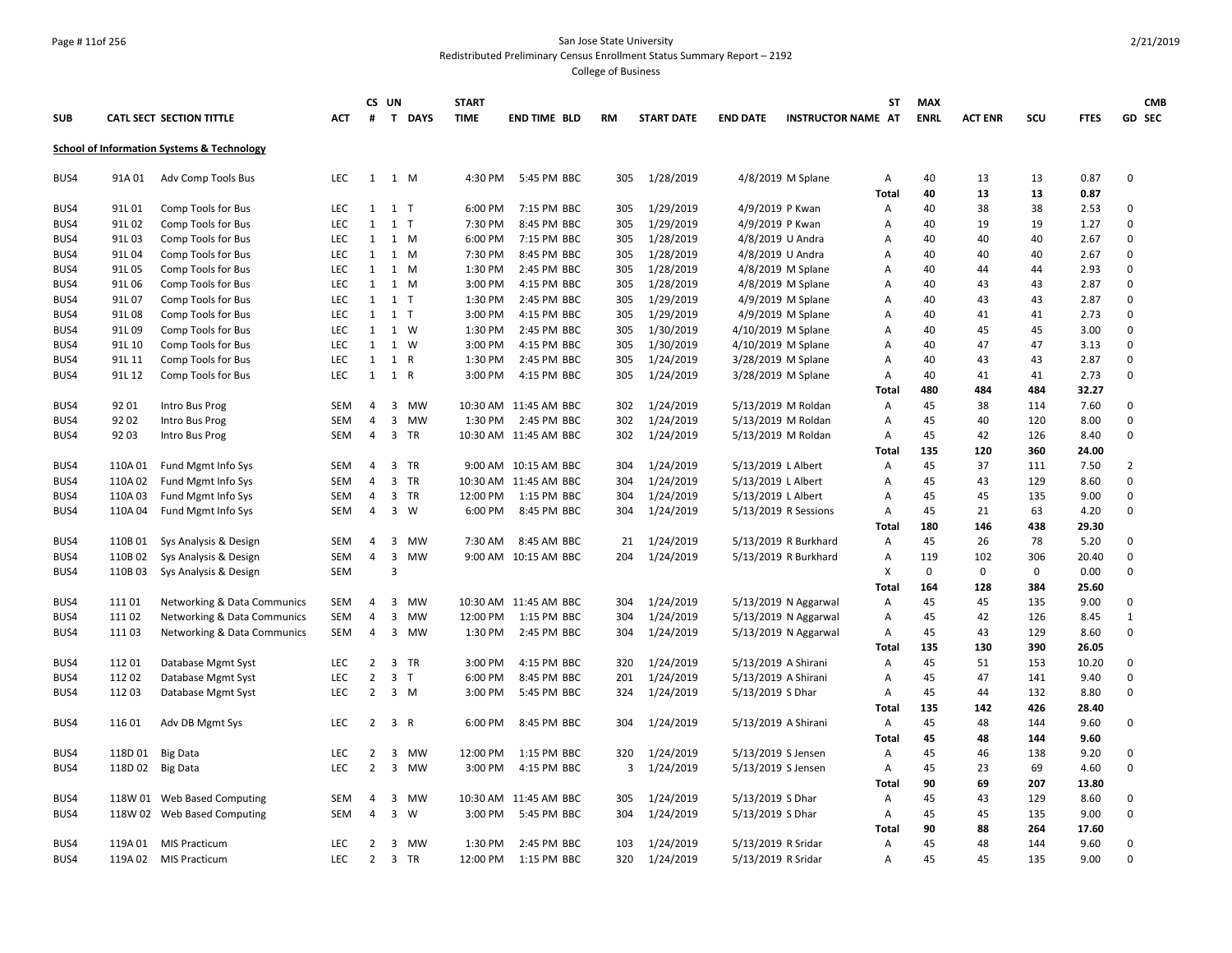## Page # 12of 256 San Jose State University Redistributed Preliminary Census Enrollment Status Summary Report – 2192

College of Business

|            |         |                                 |            |                | CS UN                   |            | <b>START</b> |                       |           |                   |                    |                                                  | <b>ST</b>    | <b>MAX</b>  |                |                |             |             | <b>CMB</b> |
|------------|---------|---------------------------------|------------|----------------|-------------------------|------------|--------------|-----------------------|-----------|-------------------|--------------------|--------------------------------------------------|--------------|-------------|----------------|----------------|-------------|-------------|------------|
| <b>SUB</b> |         | <b>CATL SECT SECTION TITTLE</b> | <b>ACT</b> | #              |                         | T DAYS     | <b>TIME</b>  | <b>END TIME BLD</b>   | <b>RM</b> | <b>START DATE</b> | <b>END DATE</b>    | <b>INSTRUCTOR NAME AT</b>                        |              | <b>ENRL</b> | <b>ACT ENR</b> | SCU            | <b>FTES</b> | GD SEC      |            |
| BUS4       | 119A 03 | <b>MIS Practicum</b>            | LEC        | $\overline{2}$ | 3 <sub>1</sub>          |            | 6:00 PM      | 8:45 PM BBC           | 103       | 1/24/2019         | 5/13/2019 L Gee    |                                                  | A            | 45          | 32             | 96             | 6.40        | 0           |            |
|            |         |                                 |            |                |                         |            |              |                       |           |                   |                    |                                                  | <b>Total</b> | 135         | 125            | 375            | 25.00       |             |            |
| BUS4       | 119B01  | <b>Bus Strat Info Sys</b>       | <b>LEC</b> | 2              | 3                       | TR         |              | 9:00 AM 10:15 AM BBC  | 21        | 1/24/2019         |                    | 5/13/2019 R Sessions                             | A            | 45          | 49             | 147            | 9.80        | 0           |            |
| BUS4       | 119B02  | Bus Strat Info Sys              | <b>LEC</b> | 2              | 3                       | <b>TR</b>  |              | 10:30 AM 11:45 AM BBC | 21        | 1/24/2019         |                    | 5/13/2019 R Sessions                             | Α            | 45          | 50             | 150            | 10.00       | 0           |            |
| BUS4       | 119B03  | Bus Strat Info Sys              | <b>LEC</b> | 2              | 3                       | <b>TR</b>  | 1:30 PM      | 2:45 PM BBC           | 103       | 1/24/2019         |                    | 5/13/2019 R Sessions                             | Α            | 45          | 48             | 144            | 9.60        | 0           |            |
|            |         |                                 |            |                |                         |            |              |                       |           |                   |                    |                                                  | Total        | 135         | 147            | 441            | 29.40       |             |            |
| BUS4       | 119H 01 | Honors Prac in MIS II           | <b>SEM</b> | -5             |                         | $3 \, M$   | 3:00 PM      | 5:45 PM BBC           | 103       | 1/24/2019         |                    | 5/13/2019 J Sawyer                               | A            | 20          | 15             | 45             | 3.00        | $\mathbf 0$ |            |
|            |         |                                 |            |                |                         |            |              |                       |           |                   |                    |                                                  | Total        | 20          | 15             | 45             | 3.00        |             |            |
| BUS4       | 180101  | Ind Studies MIS                 | <b>SUP</b> | 36             | $\overline{\mathbf{3}}$ | TBA        |              |                       |           | 1/24/2019         | 5/13/2019          |                                                  | А            | $\mathbf 0$ | $\mathbf 0$    | 0              | 0.00        | $\mathbf 0$ |            |
| BUS4       | 180102  | Ind Studies MIS                 | SUP        | 36             | 1                       | <b>TBA</b> |              |                       |           | 1/24/2019         | 5/13/2019 T Hill   |                                                  | А            | 10          | $\overline{2}$ | $\overline{2}$ | 0.13        | 0           |            |
| BUS4       | 180103  | Ind Studies MIS                 | <b>SUP</b> | 36             | $\overline{2}$          | <b>TBA</b> |              |                       |           | 1/24/2019         | 5/13/2019 T Hill   |                                                  | A            | 10          | $\mathbf 0$    | 0              | 0.00        | 0           |            |
| BUS4       | 180104  | Ind Studies MIS                 | <b>SUP</b> | 36             | $\overline{3}$          | <b>TBA</b> |              |                       |           | 1/24/2019         | 5/13/2019 T Hill   |                                                  | A            | 10          | 1              | 3              | 0.20        | $\mathbf 0$ |            |
|            |         |                                 |            |                |                         |            |              |                       |           |                   |                    |                                                  | Total        | 30          | 3              | 5              | 0.33        |             |            |
| BUS4       | 18801   | <b>Business Systems</b>         | <b>LEC</b> | 2              | $\overline{\mathbf{3}}$ | <b>MW</b>  | 12:00 PM     | 1:15 PM BBC           | 103       | 1/24/2019         | 5/13/2019 R Sridar |                                                  | A            | 45          | 49             | 147            | 9.80        | 0           |            |
| BUS4       | 18802   | <b>Business Systems</b>         | <b>LEC</b> | $\overline{2}$ | $\overline{\mathbf{3}}$ | M          | 3:00 PM      | 5:45 PM BBC           | 304       | 1/24/2019         | 5/13/2019 S Wilde  |                                                  | Α            | 45          | 45             | 135            | 9.00        | 0           |            |
| BUS4       | 18803   | <b>Business Systems</b>         | <b>LEC</b> | $\overline{2}$ |                         | 3 M        | 6:00 PM      | 8:45 PM BBC           | 103       | 1/24/2019         | 5/13/2019 L Gee    |                                                  | A            | 45          | 45             | 135            | 9.00        | $\mathbf 0$ |            |
| BUS4       | 18804   | <b>Business Systems</b>         | <b>LEC</b> | $\overline{2}$ |                         | 3 M        | 6:00 PM      | 8:45 PM BBC           | 304       | 1/24/2019         | 5/13/2019 S Wilde  |                                                  | A            | 45          | 45             | 135            | 9.00        | $\mathbf 0$ |            |
| BUS4       | 18805   | <b>Business Systems</b>         | LEC        | $\overline{2}$ | $\overline{\mathbf{3}}$ | TR         |              | 9:00 AM 10:15 AM BBC  | 320       | 1/24/2019         | 5/13/2019 Y Chen   |                                                  | A            | 45          | 48             | 144            | 9.60        | 0           |            |
| BUS4       | 18806   | <b>Business Systems</b>         | LEC        | 2              | 3                       | <b>TR</b>  |              | 10:30 AM 11:45 AM BBC | 320       | 1/24/2019         | 5/13/2019 Y Chen   |                                                  | A            | 45          | 48             | 144            | 9.60        | 0           |            |
| BUS4       | 18807   | <b>Business Systems</b>         | <b>LEC</b> | 2              | 3                       | TR         | 12:00 PM     | 1:15 PM BBC           | 103       | 1/24/2019         |                    | 5/13/2019 R Sessions                             | A            | 45          | 50             | 150            | 10.00       | $\mathbf 0$ |            |
| BUS4       | 18808   | <b>Business Systems</b>         | <b>LEC</b> | $\overline{2}$ | 3                       | <b>TR</b>  | 1:30 PM      | 2:45 PM BBC           | 320       | 1/24/2019         | 5/13/2019 R Sridar |                                                  | А            | 45          | 46             | 138            | 9.20        | $\mathbf 0$ |            |
| BUS4       | 18809   | <b>Business Systems</b>         | <b>LEC</b> | $\overline{2}$ | 3 <sub>1</sub>          |            | 3:00 PM      | 5:45 PM BBC           | 304       | 1/24/2019         |                    | 5/13/2019 H Nguyen                               | Α            | 45          | 45             | 135            | 9.00        | $\mathbf 0$ |            |
| BUS4       | 188 10  | <b>Business Systems</b>         | LEC        | $\overline{2}$ | 3 <sub>T</sub>          |            | 6:00 PM      | 8:45 PM BBC           | 304       | 1/24/2019         |                    | 5/13/2019 H Nguyen                               | Α            | 45          | 44             | 132            | 8.80        | 0           |            |
| BUS4       | 188 11  | <b>Business Systems</b>         | <b>LEC</b> | $\overline{2}$ | $\overline{3}$          | <b>W</b>   | 3:00 PM      | 5:45 PM BBC           | 204       | 1/24/2019         |                    | 5/13/2019 G Webb                                 | A            | 119         | 118            | 354            | 23.60       | 0           |            |
| BUS4       | 188 12  | <b>Business Systems</b>         | <b>LEC</b> | 2              | $\overline{3}$          | - W        | 6:00 PM      | 8:45 PM BBC           | 103       | 1/24/2019         | 5/13/2019 L Gee    |                                                  | Α            | 45          | 47             | 141            | 9.40        | 0           |            |
| BUS4       | 188 13  | <b>Business Systems</b>         | <b>LEC</b> | $\overline{2}$ | 3 R                     |            | 3:00 PM      | 5:45 PM BBC           | 103       | 1/24/2019         |                    | 5/13/2019 G Webb                                 | Α            | 45          | 44             | 132            | 8.80        | 0           |            |
| BUS4       | 188 14  | <b>Business Systems</b>         | <b>LEC</b> | $\overline{2}$ | 3 R                     |            | 6:00 PM      | 8:45 PM BBC           | 320       | 1/24/2019         |                    | 5/13/2019 K Soohoo                               | A            | 45          | 50             | 150            | 10.00       | $\mathbf 0$ |            |
| BUS4       | 188 15  | <b>Business Systems</b>         | LEC        | 2              | $\overline{3}$          | R          | 6:00 PM      | 8:45 PM BBC           | 103       | 1/24/2019         |                    | 5/13/2019 R Thadani                              | A            | 45          | 42             | 126            | 8.40        | 0           |            |
| BUS4       | 188 16  | <b>Business Systems</b>         | <b>LEC</b> | 2              |                         | $3 \, M$   | 3:00 PM      | 5:45 PM CL            | 117       | 1/24/2019         | 5/13/2019 R Sha    |                                                  | A            | 45          | 45             | 135            | 9.00        | $\mathbf 0$ |            |
|            |         |                                 |            |                |                         |            |              |                       |           |                   |                    |                                                  | <b>Total</b> | 794         | 811            | 2433           | 162.20      |             |            |
|            |         |                                 |            |                |                         |            |              |                       |           |                   |                    | School of Information Systems & Technology Total |              | 2608        | 2469           | 6409           | 427.42      | 0           |            |

2/21/2019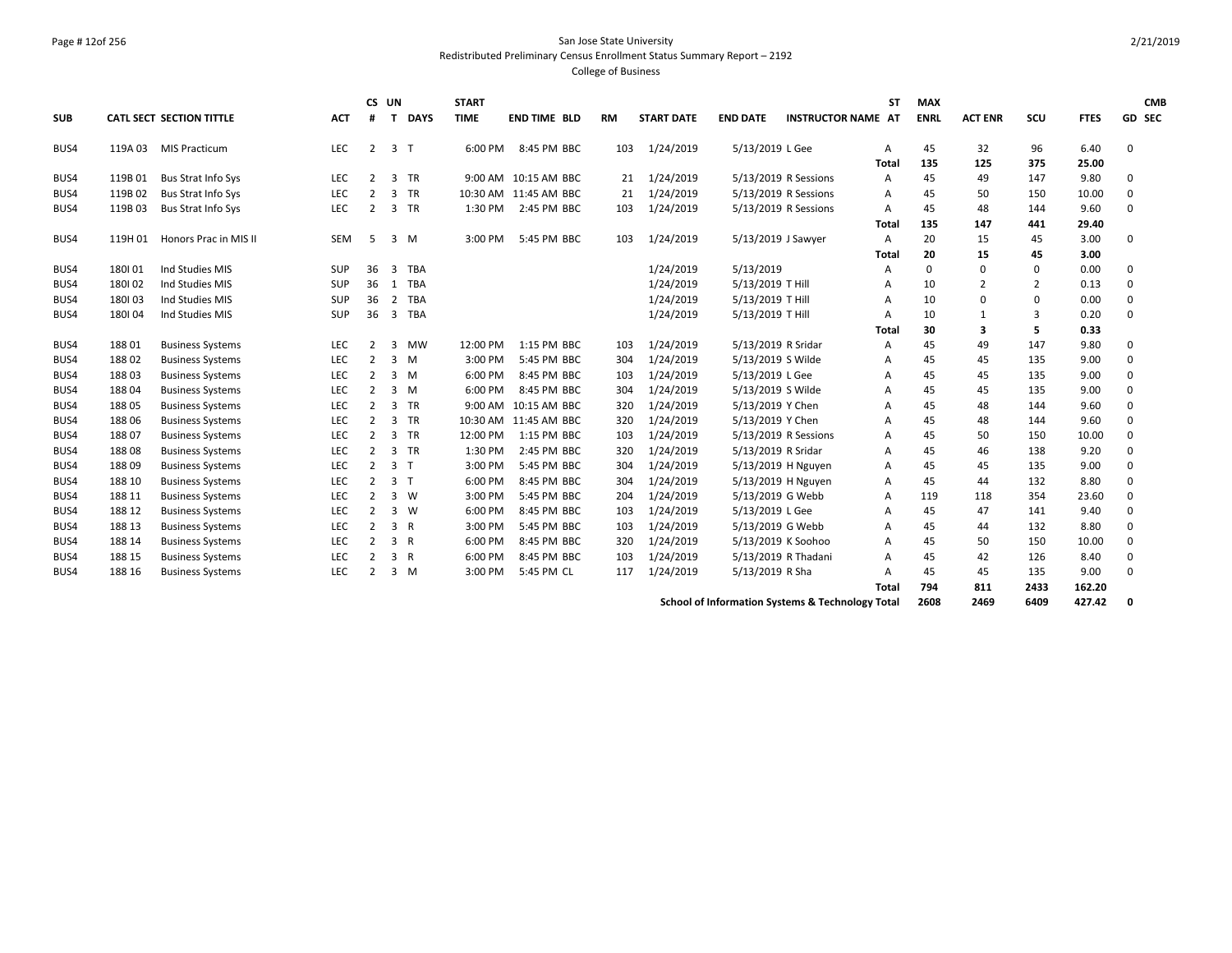#### Page # 13of 256 San Jose State University Redistributed Preliminary Census Enrollment Status Summary Report – 2192

|            |                             |                           |            |                                  | CS UN          |                | <b>START</b> |                       |           |                        |                   |                           | <b>ST</b>      | <b>MAX</b>  |                |            |              | <b>CMB</b>  |
|------------|-----------------------------|---------------------------|------------|----------------------------------|----------------|----------------|--------------|-----------------------|-----------|------------------------|-------------------|---------------------------|----------------|-------------|----------------|------------|--------------|-------------|
| <b>SUB</b> |                             | CATL SECT SECTION TITTLE  | <b>ACT</b> | #                                |                | T DAYS         | <b>TIME</b>  | <b>END TIME BLD</b>   | <b>RM</b> | <b>START DATE</b>      | <b>END DATE</b>   | <b>INSTRUCTOR NAME AT</b> |                | <b>ENRL</b> | <b>ACT ENR</b> | SCU        | <b>FTES</b>  | GD SEC      |
|            | <b>School of Management</b> |                           |            |                                  |                |                |              |                       |           |                        |                   |                           |                |             |                |            |              |             |
| BUS3       | 1001                        | <b>Discover Business</b>  | <b>LEC</b> | $\overline{2}$                   |                | 3 MW           | 12:00 PM     | 1:15 PM BBC           |           | 21 1/24/2019           |                   | 5/13/2019 W Easter        | Α              | 45          | 40             | 120        | 8.00         | 0           |
|            |                             |                           |            |                                  |                |                |              |                       |           |                        |                   |                           | Total          | 45          | 40             | 120        | 8.00         |             |
| BUS3       | 12 60                       | <b>Money Matters</b>      | <b>LEC</b> | $\mathbf{1}$                     | 3 <sub>T</sub> |                | 6:00 PM      | 8:45 PM BBC           | 104       | 1/24/2019              | 5/13/2019 M Hill  |                           | Α              | 45          | 45             | 135        | 9.00         | 0           |
| BUS3       | 12 61                       | <b>Money Matters</b>      | <b>LEC</b> | 1                                | 3 <sub>T</sub> |                | 3:00 PM      | 5:45 PM BBC           | 326       | 1/24/2019              | 5/13/2019 A Rao   |                           | $\overline{A}$ | 45          | 37             | 111        | 7.40         | 0           |
| BUS3       | 12 62                       | <b>Money Matters</b>      | <b>LEC</b> | 1                                | 3 <sub>T</sub> |                | 6:00 PM      | 8:45 PM BBC           | 102       | 1/24/2019              | 5/13/2019 J Jain  |                           | A              | 45          | 46             | 138        | 9.20         | 0           |
| BUS3       | 12 63                       | <b>Money Matters</b>      | <b>LEC</b> | 1                                |                | 3 MW           | 4:30 PM      | 5:45 PM BBC           | 104       | 1/24/2019              |                   | 5/13/2019 V Agarwal       | $\overline{A}$ | 45          | 48             | 144        | 9.60         | $\mathbf 0$ |
| BUS3       | 12 64                       | <b>Money Matters</b>      | <b>LEC</b> | $\mathbf{1}$                     | $\overline{3}$ | MW             |              | 10:30 AM 11:45 AM BBC | 103       | 1/24/2019              |                   | 5/13/2019 T Shirley       | Α              | 45          | 45             | 135        | 9.00         | 0           |
| BUS3       | 12 65                       | <b>Money Matters</b>      | <b>LEC</b> | 1                                | 3 <sub>1</sub> |                | 6:00 PM      | 8:45 PM BBC           | 3         | 1/24/2019              |                   | 5/13/2019 M Schwartz      | Α              | 45          | 42             | 126        | 8.40         | 0           |
| BUS3       | 12 66                       | <b>Money Matters</b>      | LEC        | 1                                |                | 3 MW           | 3:00 PM      | 4:15 PM BBC           | 104       | 1/24/2019              |                   | 5/13/2019 T Shirley       | Α              | 45          | 44             | 132        | 8.80         | 0           |
| BUS3       | 1280                        | <b>Money Matters</b>      | <b>LEC</b> |                                  |                | 1 3 TBA        |              |                       |           | 1/24/2019              |                   | 5/13/2019 R Okumoto       | Α              | 119         | 119            | 357        | 23.80        | 0           |
|            |                             |                           |            |                                  |                |                |              |                       |           |                        |                   |                           | Total          | 434         | 426            | 1278       | 85.20        |             |
| BUS3       | 8001                        | Legal Environment of Bus  | LEC        | 3                                |                | 3 MW           | 1:30 PM      | 2:45 PM BBC           | 104       | 1/24/2019              |                   | 5/13/2019 N Clinch        | Α              | 45          | 44             | 132        | 8.80         | 0           |
| BUS3       | 8002                        | Legal Environment of Bus  | <b>LEC</b> | 3                                | $\overline{3}$ | TR             | 7:30 AM      | 8:45 AM BBC           | 105       | 1/24/2019              |                   | 5/13/2019 J Dworak        | Α              | 45          | 47             | 141        | 9.40         | $\mathbf 0$ |
| BUS3       | 80 03                       | Legal Environment of Bus  | <b>LEC</b> | 3                                |                | 3 <sub>1</sub> | 6:00 PM      | 8:45 PM BBC           | 326       | 1/24/2019              |                   | 5/13/2019 J Dworak        | Α              | 45          | 60             | 180        | 12.00        | $\mathbf 0$ |
| BUS3       | 80 04                       | Legal Environment of Bus  | LEC        | 3                                |                | 3 MW           | 12:00 PM     | 1:15 PM BBC           | 202       | 1/24/2019              |                   | 5/13/2019 N Clinch        | Α              | 119         | 110            | 330        | 22.00        | 0           |
| BUS3       | 8006                        | Legal Environment of Bus  | <b>LEC</b> | $\overline{3}$                   |                | 3 MW           |              | 9:00 AM 10:15 AM BBC  | 102       | 1/24/2019              |                   | 5/13/2019 N Clinch        | Α              | 45          | 39             | 117        | 7.80         | 0           |
|            |                             |                           |            |                                  |                |                |              |                       |           |                        |                   |                           | Total          | 299         | 300            | 900        | 60.00        |             |
| BUS3       | 149 01                      | Negotn & Cnflct Resoltn   | LEC        | $\overline{2}$                   | 3 F            |                | 10:30 AM     | 1:15 PM BBC           | 301       | 1/24/2019              |                   | 5/13/2019 M Ingerson      | Α              | 45          | 27             | 81         | 5.40         | 0           |
|            |                             |                           |            |                                  |                |                |              |                       |           |                        |                   |                           | Total          | 45          | 27             | 81         | 5.40         |             |
| BUS3       | 15001                       | Fund of HR Mgmt           | <b>LEC</b> | 2                                | 3              | M              | 3:00 PM      | 5:45 PM BBC           | 301       | 1/24/2019              |                   | 5/13/2019 M Gavino        | Α              | 45          | 45             | 135        | 9.00         | 0           |
| BUS3       | 150 02                      | Fund of HR Mgmt           | <b>LEC</b> | $\overline{2}$                   |                | 3 MW           | 1:30 PM      | 2:45 PM BBC           | 102       | 1/24/2019              |                   | 5/13/2019 R Partridge     | Α              | 45          | 46             | 138        | 9.20         | $\mathbf 0$ |
| BUS3       | 15003                       | Fund of HR Mgmt           | <b>LEC</b> | $\overline{2}$                   | $\overline{3}$ | $\mathsf{R}$   | 3:00 PM      | 5:45 PM BBC           |           | 21 1/24/2019           |                   | 5/13/2019 M Patterson     | Α              | 45          | 46             | 138        | 9.20         | 0           |
| BUS3       | 150 04                      | Fund of HR Mgmt           | <b>LEC</b> |                                  | $\overline{3}$ |                |              |                       |           |                        |                   |                           | X              | $\Omega$    | 0              | 0          | 0.00         | 0           |
| BUS3       | 150 05                      | Fund of HR Mgmt           | LEC        |                                  | $\overline{3}$ |                |              |                       |           |                        |                   |                           | X              | $\mathbf 0$ | $\pmb{0}$      | 0          | 0.00         | 0           |
| BUS3       | 150 06                      | Fund of HR Mgmt           | LEC        |                                  | 3              |                |              |                       |           |                        |                   |                           | X              | $\Omega$    | $\mathbf 0$    | 0          | 0.00         | $\mathbf 0$ |
|            |                             |                           |            |                                  |                |                |              |                       |           |                        |                   |                           | Total          | 135         | 137            | 411        | 27.40        |             |
| BUS3       | 152 01                      | HR Info Systems           | <b>SEM</b> | 5                                |                | 3 TR           |              | 10:30 AM 11:45 AM BBC | 105       | 1/24/2019              |                   | 5/13/2019 N Da Silva      | Α              | 45          | 44             | 132        | 8.80         | 0           |
|            |                             |                           |            |                                  |                |                |              |                       |           |                        |                   |                           | Total          | 45          | 44             | 132        | 8.80         |             |
| BUS3       | 153 01                      | <b>Mgmt of Diversity</b>  | <b>LEC</b> | 2                                |                | 3 M            | 6:00 PM      | 8:45 PM BBC           | 104       | 1/24/2019              |                   | 5/13/2019 M Gavino        | Α              | 45          | 45             | 135        | 9.05         | 1           |
|            |                             |                           |            |                                  |                |                |              |                       |           |                        |                   |                           | Total          | 45          | 45             | 135        | 9.05         |             |
| BUS3       | 154 01                      | Wkfrce Plan Staff & Train | <b>LEC</b> | 2                                | $\mathbf{3}$   | MW             | 3:00 PM      | 4:15 PM BBC           | 102       | 1/24/2019              |                   | 5/13/2019 R Partridge     | Α              | 40<br>40    | 48<br>48       | 144<br>144 | 9.60<br>9.60 | 0           |
|            | 15701                       |                           | <b>LEC</b> |                                  | $\overline{3}$ |                | 6:00 PM      | 8:45 PM BBC           |           |                        |                   |                           | Total          | 45          | 35             | 105        |              | 0           |
| BUS3       | 15702                       | Legal Issues in Hrm       | <b>LEC</b> | $\overline{2}$<br>$\overline{2}$ |                | M<br>3 W       | 6:00 PM      | 8:45 PM BBC           | 3<br>104  | 1/24/2019<br>1/24/2019 |                   | 5/13/2019 A Casey         | Α<br>Α         | 45          | 29             | 87         | 7.00<br>5.80 | 0           |
| BUS3       |                             | Legal Issues in Hrm       |            |                                  |                |                |              |                       |           |                        |                   | 5/13/2019 A Casey         | Total          | 90          | 64             | 192        | 12.80        |             |
| BUS3       | 158 01                      | Compensatn & Rewd Sys     | <b>LEC</b> | $2^{\circ}$                      | 3 R            |                | 3:00 PM      | 5:45 PM BBC           | 104       | 1/24/2019              |                   | 5/13/2019 J Cleveland     | Α              | 45          | 46             | 138        | 9.20         | 0           |
|            |                             |                           |            |                                  |                |                |              |                       |           |                        |                   |                           | <b>Total</b>   | 45          | 46             | 138        | 9.20         |             |
| BUS3       | 159 01                      | Senior Sem in HRM         | SEM        | 5                                | $\overline{3}$ | <b>W</b>       | 6:00 PM      | 8:45 PM BBC           | 3         | 1/24/2019              |                   | 5/13/2019 S Malos         | Α              | 40          | 20             | 60         | 4.00         | 0           |
| BUS3       | 159 02                      | Senior Sem in HRM         | SEM        | 5                                | 3 <sub>1</sub> |                | 3:00 PM      | 5:45 PM BBC           | 301       | 1/24/2019              |                   | 5/13/2019 M Gavino        | Α              | 35          | 40             | 120        | 8.00         | 0           |
|            |                             |                           |            |                                  |                |                |              |                       |           |                        |                   |                           | <b>Total</b>   | 75          | 60             | 180        | 12.00        |             |
| BUS3       | 160 01                      | Fund Mgmt & Org Beh       | <b>LEC</b> | $\overline{2}$                   |                | 3 TR           | 12:00 PM     | 1:15 PM BBC           | 202       | 1/24/2019              |                   | 5/13/2019 N Da Silva      |                | 119         | 118            | 354        | 23.60        | 0           |
| BUS3       | 160 02                      | Fund Mgmt & Org Beh       | <b>LEC</b> | $\overline{2}$                   |                | $3 \, M$       | 6:00 PM      | 8:45 PM BBC           | 320       | 1/24/2019              | 5/13/2019 C Van   |                           | Α<br>Α         | 45          | 46             | 138        | 9.20         | 0           |
| BUS3       | 160 03                      | Fund Mgmt & Org Beh       | LEC        | $\overline{2}$                   |                | 3 W            | 6:00 PM      | 8:45 PM BBC           | 202       | 1/24/2019              | 5/13/2019 P Wells |                           | $\overline{A}$ | 119         | 118            | 354        | 23.60        | 0           |
| BUS3       | 160 04                      | Fund Mgmt & Org Beh       | <b>LEC</b> | 2                                |                | 3 MW           | 3:00 PM      | 4:15 PM BBC           | 326       | 1/24/2019              |                   | 5/13/2019 R Pollard       | Α              | 45          | 48             | 144        | 9.60         | 0           |
| BUS3       | 160 05                      | Fund Mgmt & Org Beh       | <b>LEC</b> | $\overline{2}$                   |                | 3 TR           | 12:00 PM     | 1:15 PM BBC           | 204       | 1/24/2019              |                   | 5/13/2019 S Francis       | Α              | 119         | 118            | 354        | 23.60        | 0           |
| BUS3       | 160 06                      | Fund Mgmt & Org Beh       | LEC.       | $\overline{2}$                   |                | 3 TR           | 1:30 PM      | 2:45 PM BBC           | 301       | 1/24/2019              |                   | 5/13/2019 E Mullen        | Α              | 45          | 46             | 138        | 9.20         | $\Omega$    |
|            |                             |                           |            |                                  |                |                |              |                       |           |                        |                   |                           |                |             |                |            |              |             |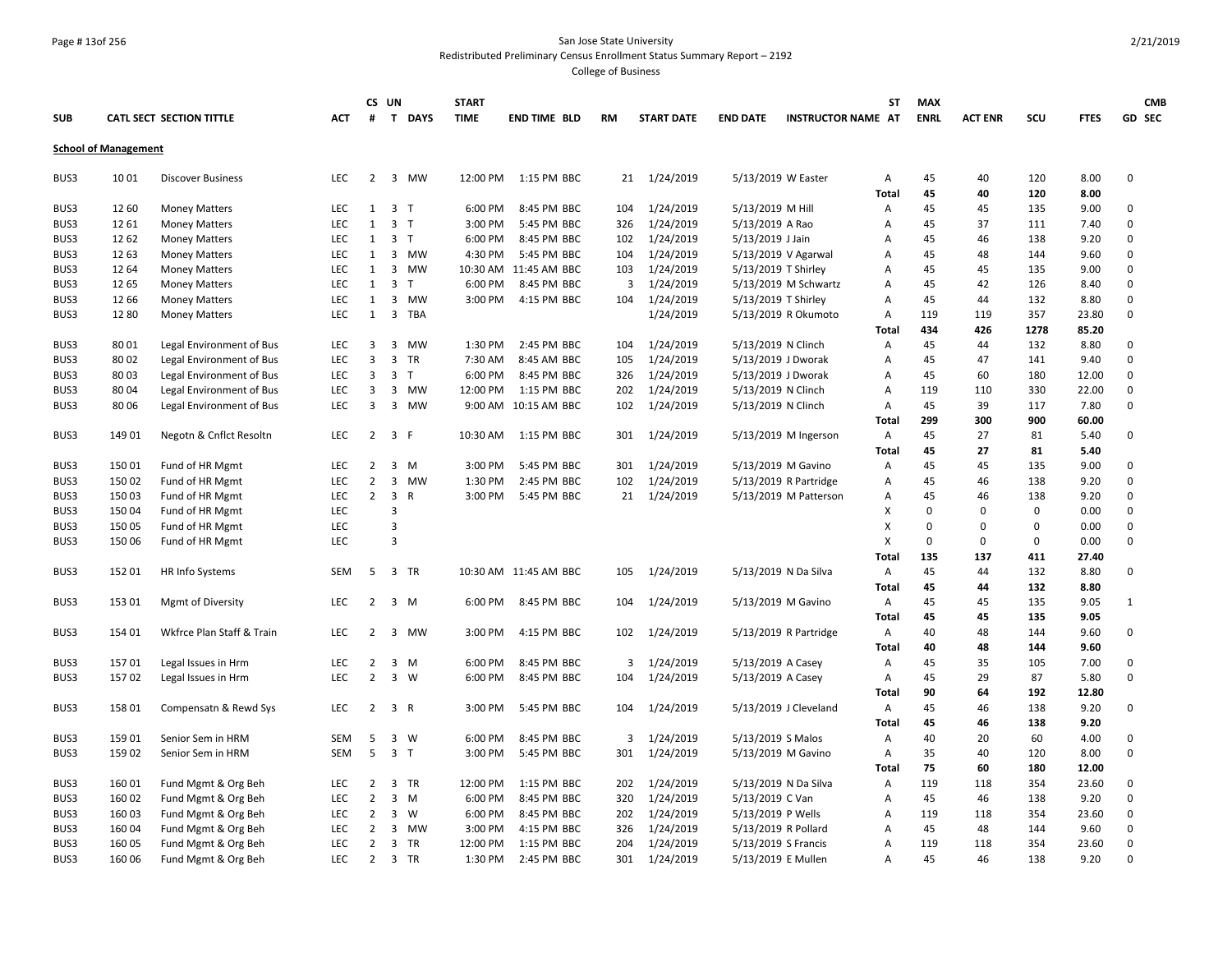## Page # 14of 256 San Jose State University Redistributed Preliminary Census Enrollment Status Summary Report – 2192

|            |         |                           |            | <b>CS</b><br>UN |                         |                | <b>START</b> |                       |                |                   |                   |                           |              | <b>MAX</b>  |                |          | <b>CMB</b>  |             |
|------------|---------|---------------------------|------------|-----------------|-------------------------|----------------|--------------|-----------------------|----------------|-------------------|-------------------|---------------------------|--------------|-------------|----------------|----------|-------------|-------------|
| <b>SUB</b> |         | CATL SECT SECTION TITTLE  | <b>ACT</b> | #               | $\mathbf{T}$            | <b>DAYS</b>    | <b>TIME</b>  | <b>END TIME BLD</b>   | <b>RM</b>      | <b>START DATE</b> | <b>END DATE</b>   | <b>INSTRUCTOR NAME AT</b> |              | <b>ENRL</b> | <b>ACT ENR</b> | SCU      | <b>FTES</b> | GD SEC      |
| BUS3       | 160 07  | Fund Mgmt & Org Beh       | <b>LEC</b> | 2               |                         | 3 TR           |              | 12:00 PM 1:15 PM BBC  |                | 21 1/24/2019      |                   | 5/13/2019 E Mullen        | А            | 45          | 45             | 135      | 9.00        | 0           |
| BUS3       | 160 08  | Fund Mgmt & Org Beh       | <b>LEC</b> |                 | 3                       |                |              |                       |                |                   |                   |                           | X            | 0           | $\mathsf 0$    | 0        | 0.00        | 0           |
| BUS3       | 16009   | Fund Mgmt & Org Beh       | LEC.       | $\overline{2}$  | $\overline{\mathbf{3}}$ | W              | 3:00 PM      | 5:45 PM BBC           | 226            | 1/24/2019         | 5/13/2019 P Wells |                           | A            | 45          | 52             | 156      | 10.40       | $\mathbf 0$ |
| BUS3       | 160 10  | Fund Mgmt & Org Beh       | <b>LEC</b> |                 | 3                       |                |              |                       |                |                   |                   |                           | X            | $\mathbf 0$ | $\mathbf 0$    | 0        | 0.00        | 0           |
| BUS3       | 160 11  | Fund Mgmt & Org Beh       | <b>LEC</b> | $\overline{2}$  | 3 R                     |                | 6:00 PM      | 8:45 PM BBC           | 205            | 1/24/2019         |                   | 5/13/2019 A Gomez         | Α            | 40          | 37             | 111      | 7.40        | $\mathbf 0$ |
| BUS3       | 16080   | Fund Mgmt & Org Beh       | LEC        | $\overline{2}$  |                         | 3 TBA          |              |                       |                | 1/24/2019         | 5/13/2019 A Rao   |                           | Α            | 119         | 118            | 354      | 23.60       | 0           |
|            |         |                           |            |                 |                         |                |              |                       |                |                   |                   |                           | <b>Total</b> | 741         | 746            | 2238     | 149.20      |             |
| BUS3       | 161A01  | Applied Org Behavr        | SEM        | 5               |                         | $3 \quad W$    | 6:00 PM      | 8:45 PM BBC           | 205            | 1/24/2019         |                   | 5/13/2019 G Lester        | Α            | 40          | 36             | 108      | 7.20        | 0           |
| BUS3       | 161A03  | Applied Org Behavr        | <b>SEM</b> | 5               |                         | 3 <sub>T</sub> | 3:00 PM      | 5:45 PM BBC           | 21             | 1/24/2019         |                   | 5/13/2019 A Stillwell     | Α            | 45          | 43             | 129      | 8.60        | 0           |
|            |         |                           |            |                 |                         |                |              |                       |                |                   |                   |                           | <b>Total</b> | 85          | 79             | 237      | 15.80       |             |
| BUS3       | 161B01  | Org Theory                | <b>LEC</b> | $\overline{2}$  |                         | 3 TR           |              | 10:30 AM 11:45 AM BBC | 104            | 1/24/2019         |                   | 5/13/2019 T Altura        | Α            | 45          | 45             | 135      | 9.00        | 0           |
| BUS3       | 161B02  | Org Theory                | <b>LEC</b> | $\overline{2}$  | 3                       | <b>MW</b>      |              | 10:30 AM 11:45 AM BBC | 105            | 1/24/2019         |                   | 5/13/2019 R Pollard       | A            | 45          | 31             | 93       | 6.20        | 0           |
| BUS3       | 161B03  | Org Theory                | <b>LEC</b> | $\overline{2}$  |                         | 3 MW           |              | 1:30 PM 2:45 PM BBC   | 326            | 1/24/2019         |                   | 5/13/2019 R Pollard       | Α            | 45          | 35             | 105      | 7.00        | 0           |
|            |         |                           |            |                 |                         |                |              |                       |                |                   |                   |                           | Total        | 135         | 111            | 333      | 22.20       |             |
| BUS3       | 16601   | Bus, Govt, Society        | <b>LEC</b> | $\overline{2}$  |                         | 3 MW           |              | 10:30 AM 11:45 AM BBC | 102            | 1/24/2019         |                   | 5/13/2019 M Maguire       | Α            | 45          | 45             | 135      | 9.00        | 0           |
| BUS3       | 166 02  | Bus, Govt, Society        | LEC        | $\mathbf 2$     |                         | 3 MW           | 12:00 PM     | 1:15 PM BBC           | 326            | 1/24/2019         |                   | 5/13/2019 M Maguire       | Α            | 45          | 43             | 129      | 8.60        | 0           |
| BUS3       | 166 03  | Bus, Govt, Society        | <b>LEC</b> | $\overline{2}$  |                         | 3 TR           | 3:00 PM      | 4:15 PM BBC           | 102            | 1/24/2019         |                   | 5/13/2019 R Roman         | Α            | 45          | 42             | 126      | 8.40        | 0           |
|            |         |                           |            |                 |                         |                |              |                       |                |                   |                   |                           | <b>Total</b> | 135         | 130            | 390      | 26.00       |             |
| BUS3       |         | 180D 01 Indiv St Org Mgmt | <b>SUP</b> | 36              |                         | 3 TBA          |              |                       |                | 1/24/2019         | 5/13/2019         |                           | Α            | $\mathbf 0$ | $\mathbf 0$    | 0        | 0.00        | 0           |
| BUS3       | 180D 02 | Indiv St Org Mgmt         | <b>SUP</b> | 36              |                         | 1 TBA          |              |                       |                | 1/24/2019         | 5/13/2019         |                           | A            | 10          | 0              | 0        | 0.00        | 0           |
| BUS3       | 180D 03 | Indiv St Org Mgmt         | <b>SUP</b> |                 |                         | 36 1 TBA       |              |                       |                | 1/24/2019         | 5/13/2019         |                           | A            | 10          | $\Omega$       | $\Omega$ | 0.00        | $\mathbf 0$ |
| BUS3       | 180D 04 | Indiv St Org Mgmt         | <b>SUP</b> | 36              |                         | 1 TBA          |              |                       |                | 1/24/2019         | 5/13/2019         |                           | A            | 10          | $\mathbf 0$    | 0        | 0.00        | 0           |
| BUS3       | 180D 05 | Indiv St Org Mgmt         | <b>SUP</b> | 36              |                         | 1 TBA          |              |                       |                | 1/24/2019         | 5/13/2019         |                           | A            | 10          | $\mathbf 0$    | 0        | 0.00        | $\mathbf 0$ |
| BUS3       | 180D 06 | Indiv St Org Mgmt         | <b>SUP</b> | 36              |                         | 3 TBA          |              |                       |                | 1/24/2019         |                   | 5/13/2019 S Rodan         | Α            | 10          | $\overline{7}$ | 21       | 1.40        | 0           |
| BUS3       | 180D 07 | Indiv St Org Mgmt         | <b>SUP</b> | 36              |                         | 3 TBA          |              |                       |                | 1/24/2019         |                   | 5/13/2019 C Johnson       | Α            | 10          | $\mathbf{1}$   | 3        | 0.20        | 0           |
|            |         |                           |            |                 |                         |                |              |                       |                |                   |                   |                           | <b>Total</b> | 60          | 8              | 24       | 1.60        |             |
| BUS3       | 18901   | <b>Strategic Mgmt</b>     | SEM        | 5               |                         | $3 \, M$       | 6:00 PM      | 8:45 PM BBC           | 108            | 1/24/2019         | 5/13/2019 S Chou  |                           | Α            | 30          | 33             | 99       | 6.60        | 0           |
| BUS3       | 18902   | <b>Strategic Mgmt</b>     | SEM        | 5               |                         | 3 TR           |              | 9:00 AM 10:15 AM BBC  | 103            | 1/24/2019         |                   | 5/13/2019 G Mathur        | Α            | 30          | 31             | 93       | 6.20        | 0           |
| BUS3       | 18903   | <b>Strategic Mgmt</b>     | SEM        | 5               |                         | 3 TR           | 7:30 AM      | 8:45 AM BBC           | 103            | 1/24/2019         |                   | 5/13/2019 G Mathur        | Α            | 30          | 29             | 87       | 5.80        | $\mathbf 0$ |
| BUS3       | 18904   | <b>Strategic Mgmt</b>     | SEM        | 5               |                         | 3 TR           |              | 10:30 AM 11:45 AM BBC | 102            | 1/24/2019         |                   | 5/13/2019 R Roman         | Α            | 30          | 33             | 99       | 6.60        | 0           |
| BUS3       | 18905   | <b>Strategic Mgmt</b>     | SEM        | 5               |                         | 3 R            | 6:00 PM      | 8:45 PM BBC           | 104            | 1/24/2019         |                   | 5/13/2019 G Radine        | A            | 30          | 42             | 126      | 8.40        | $\mathbf 0$ |
| BUS3       | 18906   | <b>Strategic Mgmt</b>     | SEM        | 5               |                         | 3 TR           | 12:00 PM     | 1:15 PM BBC           | 104            | 1/24/2019         |                   | 5/13/2019 C Wang          | A            | 30          | 32             | 96       | 6.40        | 0           |
| BUS3       | 18907   | <b>Strategic Mgmt</b>     | SEM        | 5               |                         | 3 TR           | 1:30 PM      | 2:45 PM BBC           | 225            | 1/24/2019         |                   | 5/13/2019 C Wang          | A            | 30          | 32             | 96       | 6.40        | 0           |
| BUS3       | 18908   | <b>Strategic Mgmt</b>     | SEM        | 5               |                         | 3 R            | 6:00 PM      | 8:45 PM BBC           | 102            | 1/24/2019         | 5/13/2019 L Gee   |                           | A            | 30          | 31             | 93       | 6.20        | 0           |
| BUS3       | 18909   | <b>Strategic Mgmt</b>     | <b>SEM</b> | 5               |                         | 3 MW           |              | 9:00 AM 10:15 AM BBC  | 105            | 1/24/2019         | 5/13/2019 J Tan   |                           | A            | 30          | 31             | 93       | 6.20        | $\mathbf 0$ |
| BUS3       | 189 10  | <b>Strategic Mgmt</b>     | SEM        | 5               |                         | 3 MW           |              | 10:30 AM 11:45 AM BBC | 104            | 1/24/2019         | 5/13/2019 Y No    |                           | A            | 30          | 31             | 93       | 6.20        | 0           |
| BUS3       | 189 11  | <b>Strategic Mgmt</b>     | <b>SEM</b> | 5               | $\overline{3}$          | F              |              | 10:00 AM 12:45 PM BBC | 102            | 1/24/2019         | 5/13/2019 S Chou  |                           | A            | 30          | 33             | 99       | 6.60        | $\mathbf 0$ |
| BUS3       | 189 12  | <b>Strategic Mgmt</b>     | SEM        | 5               | 3 R                     |                | 6:00 PM      | 8:45 PM BBC           | $\overline{3}$ | 1/24/2019         | 5/13/2019 S Chou  |                           | A            | 30          | 32             | 96       | 6.40        | 0           |
| BUS3       | 189 13  | <b>Strategic Mgmt</b>     | SEM        | 5               | $\overline{3}$          | MW             | 1:30 PM      | 2:45 PM BBC           | 21             | 1/24/2019         |                   | 5/13/2019 K Chandy        | A            | 30          | 29             | 87       | 5.80        | 0           |
| BUS3       | 189 14  | <b>Strategic Mgmt</b>     | SEM        | 5               |                         | 3 TR           |              | 9:00 AM 10:15 AM BBC  | 105            | 1/24/2019         |                   | 5/13/2019 C Wang          | A            | 30          | 31             | 93       | 6.20        | 0           |
| BUS3       | 189 15  | <b>Strategic Mgmt</b>     | SEM        | 5               |                         | 3 MW           | 12:00 PM     | 1:15 PM BBC           | 104            | 1/24/2019         | 5/13/2019 Y No    |                           | A            | 30          | 30             | 90       | 6.00        | $\mathbf 0$ |
| BUS3       | 189 16  | <b>Strategic Mgmt</b>     | SEM        | 5               |                         | $3 \, M$       | 6:00 PM      | 8:45 PM BBC           | 102            | 1/24/2019         | 5/13/2019 W Yuan  |                           | A            | 30          | 29             | 87       | 5.80        | 0           |
| BUS3       | 189 17  | <b>Strategic Mgmt</b>     | SEM        | 5               | 3 F                     |                | 1:00 PM      | 3:45 PM BBC           | 108            | 1/24/2019         | 5/13/2019 L Gee   |                           | Α            | 30          | 29             | 87       | 5.80        | $\mathbf 0$ |
| BUS3       | 189 18  | <b>Strategic Mgmt</b>     | SEM        | 5               |                         | 3 TR           | 1:30 PM      | 2:45 PM BBC           | 21             | 1/24/2019         |                   | 5/13/2019 R Wood          | Α            | 30          | 35             | 105      | 7.00        | 0           |
| BUS3       | 189 19  | <b>Strategic Mgmt</b>     | SEM        | 5               |                         | 3 TR           | 12:00 PM     | 1:15 PM BBC           | 102            | 1/24/2019         | 5/13/2019 Y No    |                           | A            | 30          | 29             | 87       | 5.80        | 0           |
| BUS3       | 189 20  | <b>Strategic Mgmt</b>     | SEM        | 5               |                         | 3 TR           | 1:30 PM      | 2:45 PM BBC           | 102            | 1/24/2019         |                   | 5/13/2019 R Roman         | A            | 30          | 33             | 99       | 6.60        | 0           |
| BUS3       | 189 21  | <b>Strategic Mgmt</b>     | SEM        | 5               |                         | 3 TR           | 4:30 PM      | 5:45 PM BBC           | 102            | 1/24/2019         |                   | 5/13/2019 G Radine        | A            | 30          | 38             | 114      | 7.60        | $\mathbf 0$ |
| BUS3       | 189 22  | <b>Strategic Mgmt</b>     | SEM        |                 |                         | 5 3 TR         |              | 10:30 AM 11:45 AM BBC | 103            | 1/24/2019         |                   | 5/13/2019 G Mathur        | A            | 30          | 31             | 93       | 6.20        | $\mathbf 0$ |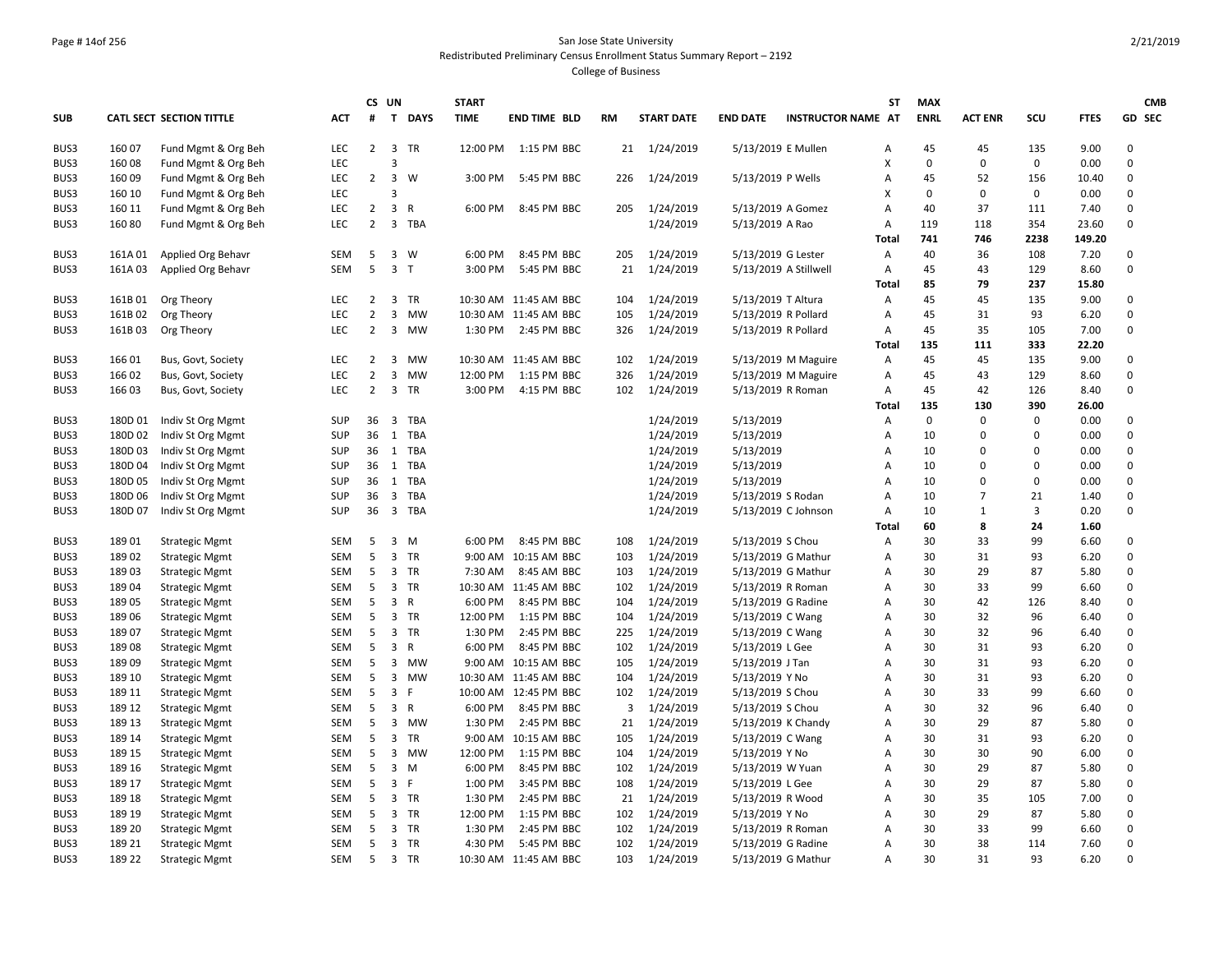### Page # 15of 256 San Jose State University Redistributed Preliminary Census Enrollment Status Summary Report – 2192 College of Business

**SUB CATL SECT SECTION TITTLE ACT CS UN # T DAYS START TIME END TIME BLD RM START DATE END DATE INSTRUCTOR NAME AT ST MAX ENRL ACT ENR SCU FTES GD CMB SEC** BUS3 189 23 Strategic Mgmt SEM 5 3 MW 9:00 AM 10:15 AM BBC 326 1/24/2019 5/13/2019 S Khavul A 30 31 93 6.20 0 BUS3 189 24 Strategic Mgmt SEM 5 3 W 3:00 PM 5:45 PM BBC 21 1/24/2019 5/13/2019 G Lester A 30 30 90 6.00 0 BUS3 189 25 Strategic Mgmt SEM 5 3 W 6:00 PM 8:45 PM BBC 108 1/24/2019 5/13/2019 R Wood A 30 33 99 6.60 0 BUS3 189 26 Strategic Mgmt SEM 5 3 MW 10:30 AM 11:45 AM BBC 326 1/24/2019 5/13/2019 S Khavul A 30 32 96 6.40 0 BUS3 189 80 Strategic Mgmt SEM 5 3 TBA 1/24/2019 5/13/2019 G Lester A 30 31 93 6.20 0 **810 861 2583 172.20 School of Management Total 3264 3172 9516 634.45 Total**